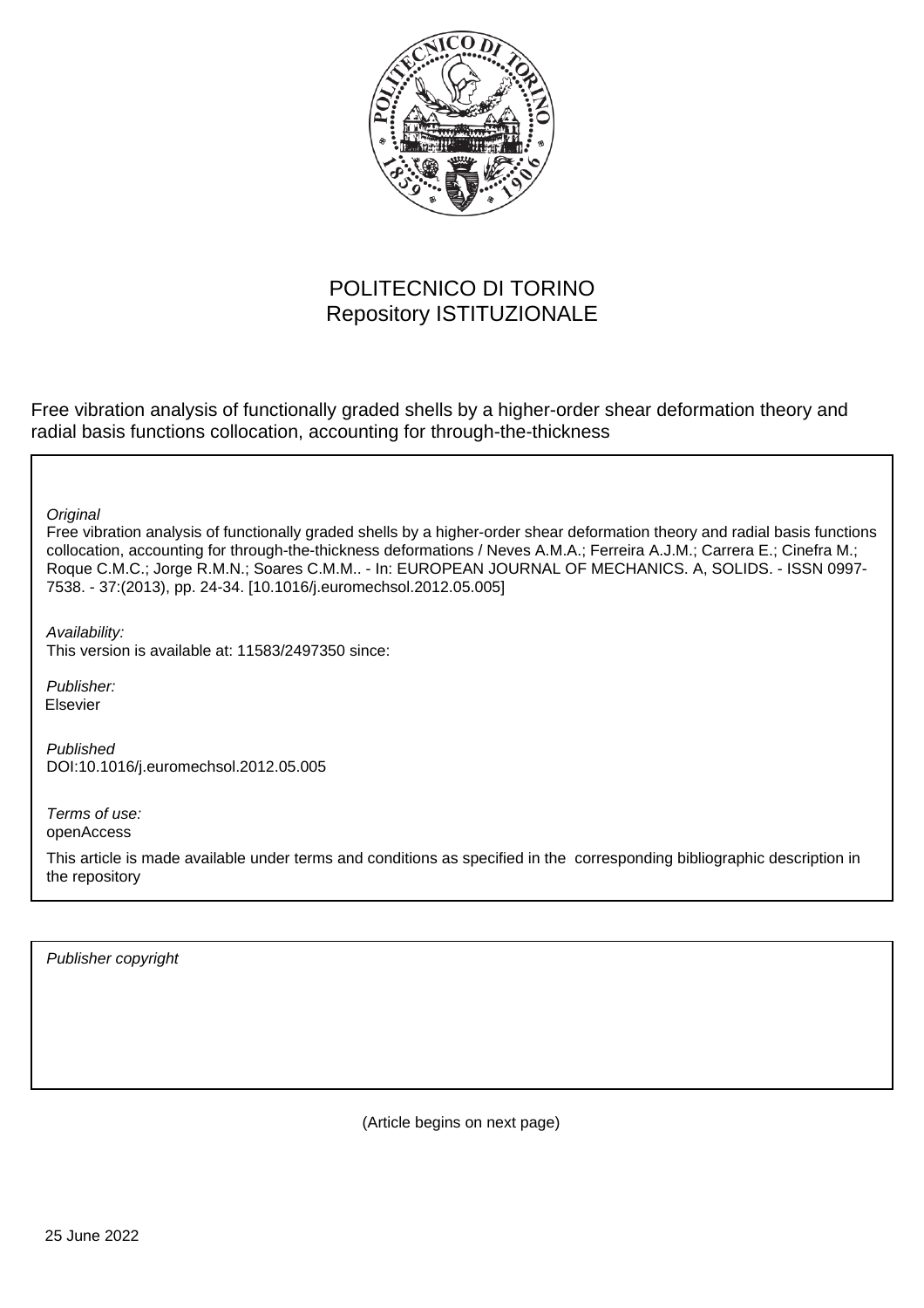# Free vibration analysis of functionally graded shells by a higher-order shear deformation theory and radial basis functions collocation, accounting for through-the-thickness deformations

A. M. A. Neves<sup>a</sup>, A. J. M. Ferreira<sup>b</sup>, E. Carrera<sup>c</sup>, M. Cinefra<sup>c</sup>, C. M. C. Roque<sup>d</sup>, R. M. N. Jorge<sup>a</sup>, C. M. M. Soares<sup>e</sup>

<sup>a</sup>Departamento de Engenharia Mecânica, Faculdade de Engenharia, Universidade do Porto, Rua Dr. Roberto Frias, 4200-465 Porto, Portugal

 $\mathbf{b}$  (Corresponding author: ferreira@fe.up.pt) Departamento de Engenharia Mecânica, Faculdade de Engenharia, Universidade do Porto, Rua Dr. Roberto Frias, 4200-465 Porto, Portugal

<sup>c</sup>Departament of Aeronautics and Aerospace Engineering, Politecnico di Torino, Corso Duca degli Abruzzi, 24, 10129 Torino, Italy

d INEGI, Faculdade de Engenharia, Universidade do Porto, Rua Dr. Roberto Frias, 4200-465 Porto, Portugal

e Instituto Superior Técnico, Av. Rovisco Pais, Lisboa, Portugal

#### Abstract

This paper deals with free vibration problems of functionally graded shells. The analysis is performed by radial basis functions collocation, according to a higherorder shear deformation theory that accounts for through-the-thickness deformation.

The equations of motion and the boundary conditions are obtained by Carrera's Unified Formulation resting upon the principle of virtual work, and further interpolated by collocation with radial basis functions.

Numerical results include spherical as well as cylindrical shell panels with all edges clamped or simply supported and demonstrate the accuracy of the present approach.

Keywords: functionally graded materials; shells; free vibration.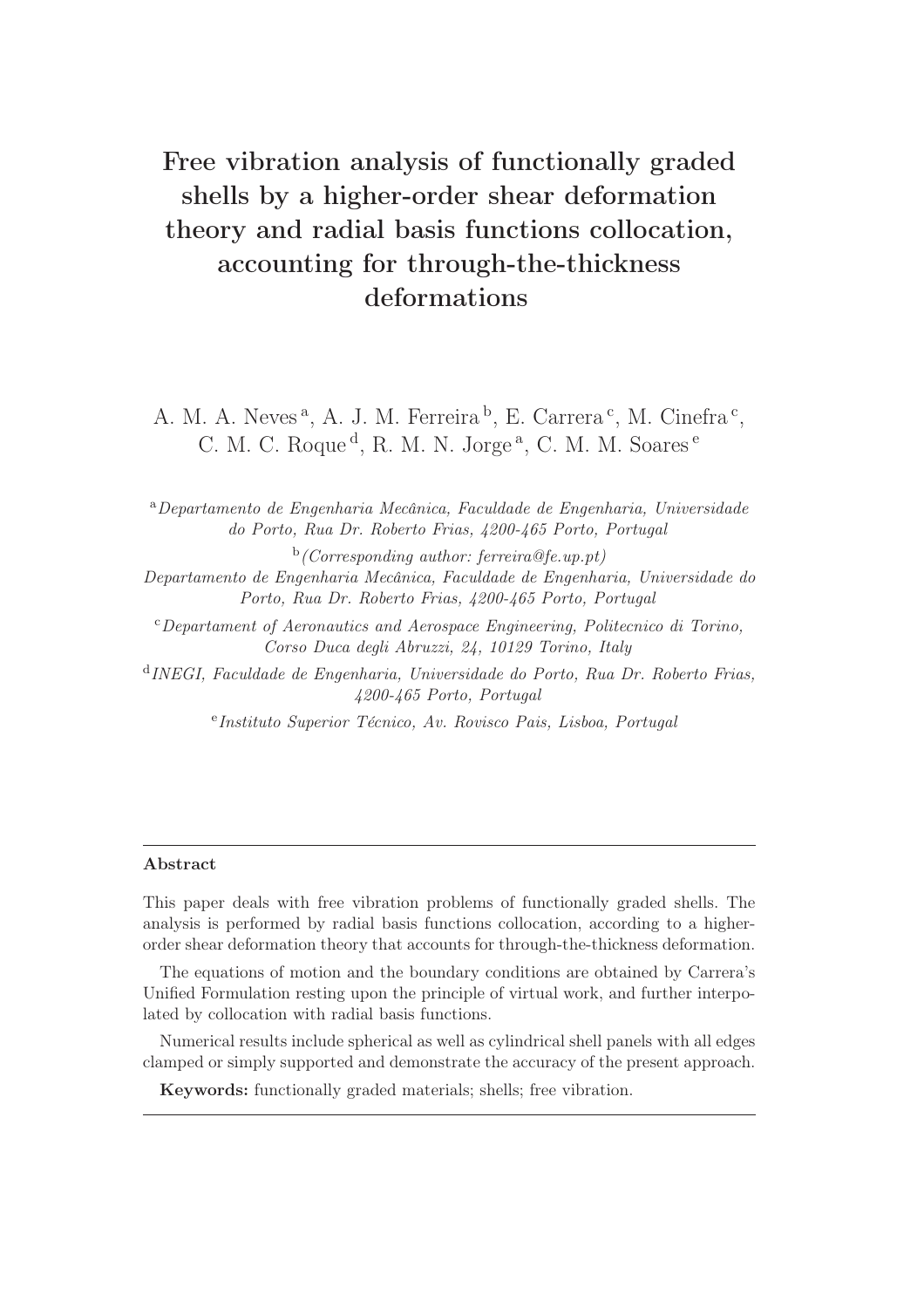#### 1 Introduction

Functionally graded materials (FGM) are a class of composite materials that were first proposed by Bever and Duwez [1] in 1972. In a typical FGM shell the material properties continuously vary over the thickness direction by mixing two different materials [2]. The computational modelling of FGM is an important tool to the understanding of the structures behavior, and has been the target of intense research [2–8]. The continuous development of new structural materials leads to ever increasingly complex structural designs that require careful analysis. Although analytical techniques are very important, the use of numerical methods to solve shell mathematical models of complex structures has become essential.

The most common numerical procedure for the analysis of the shells is the finite element method [9–13]. This paper considers collocation with radial basis fuctions as a meshless technique. A radial basis function,  $\phi(\Vert x - x_i \Vert)$ depends on the Euclidian distance between distinct collocation points  $x_{j,j} =$  $1, 2, ..., N \in \mathbb{R}^n$ . The unsymmetrical Kansa method [14] is employed in this work, for its good accuracy and easy implementation. The use of radial basis function for the analysis of structures and materials has been previously studied [15–29]. The authors have applied the RBF collocation to the analysis of composite beams and plates [30–32]. The combination of CUF and meshless methods has been performed in [33–36] for laminated plates, in [37,38] for laminated shells, and in [39,40] for FGM plates.

In this paper it is investigated for the first time how the Unified Formulation by Carrera [41–45,9] can be combined with radial basis functions collocation to the free vibration analysis of thin and thick FG shells, using a higherorder shear deformation theory (HSDT), allowing for through-the-thickness deformations. The effect of  $\epsilon_{zz} \neq 0$  in these problems is also investigated. The quality of the present method in predicting free vibrations of thin and thick FG shells is demonstrated through numerical examples.

#### 2 The Unified Formulation applied to shell HSDT

The Unified Formulation (UF) proposed by Carrera has been applied in several finite element analysis of beams, plates, and shells, either using the Principle of Virtual Displacements, or by using the Reissner's Mixed Variational theorem. The stiffness matrix components, the external force terms or the inertia terms can be obtained directly with this UF, irrespective of the shear deformation theory being considered. We present in the following the details of the formulation.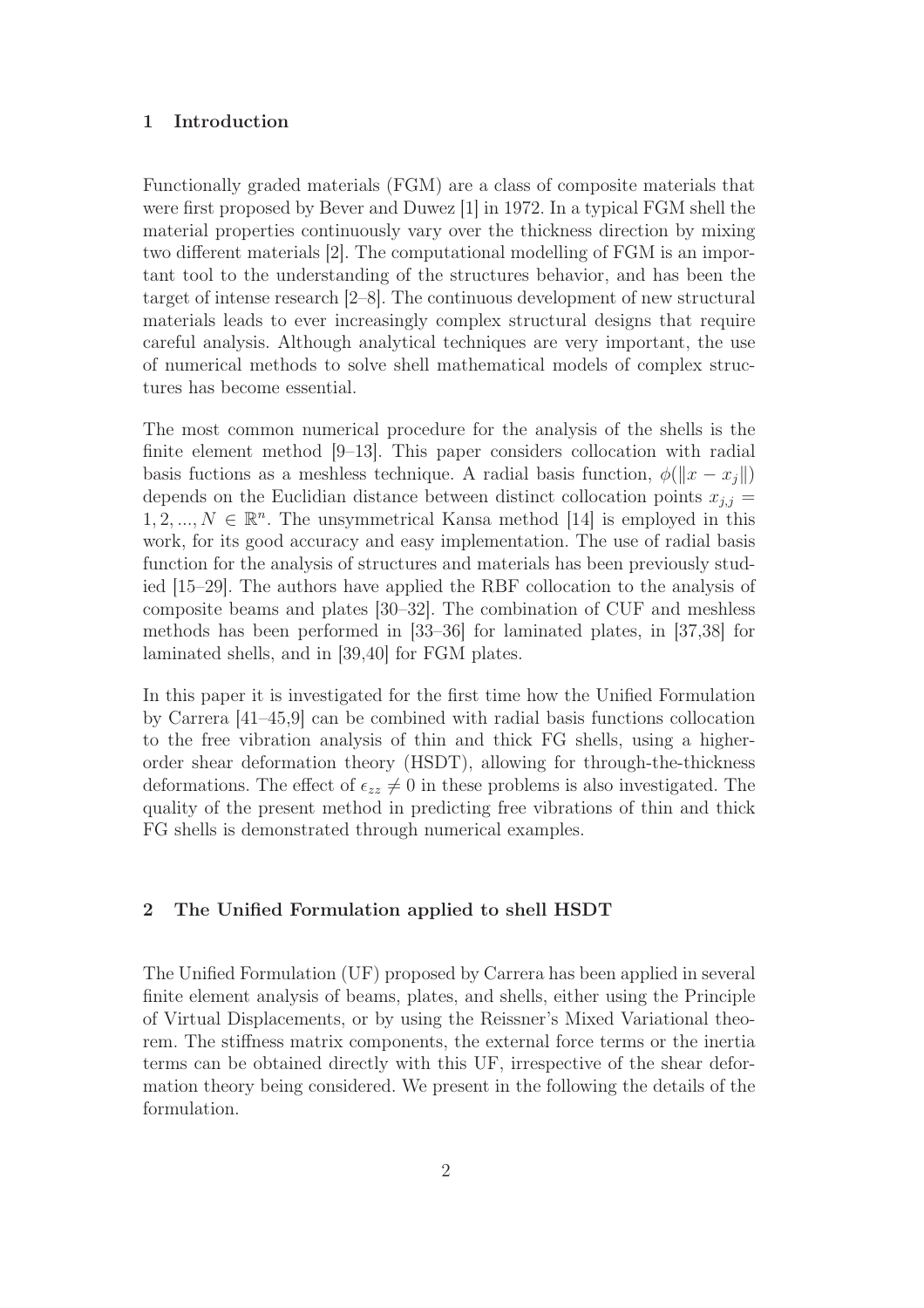

Fig. 1. Geometry and notations for a multilayered shell (doubly curved).

2.1 Shell geometry

Shells are bi-dimensional structures in which one dimension (in general the thickness in  $z$  direction) is negligible with respect to the other two in-plane dimensions. The CUF formulation applied to FGM shells considers virtual (mathematical) layers of constant thickness. The geometry and the reference system are indicated in Fig. (1).

# 2.2 A higher-order shear deformation theory

The present higher-order shear deformation theory involves the following expansion of displacements

$$
u(\alpha, \beta, z, t) = u_0(\alpha, \beta, t) + z u_1(\alpha, \beta, t) + z^3 u_3(\alpha, \beta, t)
$$
\n(1)

$$
v(\alpha, \beta, z, t) = v_0(\alpha, \beta, t) + zv_1(\alpha, \beta, t) + z^3v_3(\alpha, \beta, t)
$$
\n(2)

$$
w(\alpha, \beta, z, t) = w_0(\alpha, \beta, t) + zw_1(\alpha, \beta, t) + z^2 w_2(\alpha, \beta, t)
$$
\n(3)

where u, v, and w are the displacements in the  $\alpha$ -,  $\beta$ -, and z- directions, respectively.  $u_0, u_1, u_3, v_0, v_1, v_3, w_0, w_1$ , and  $w_2$  are functions to be determined.  $u_0, v_0$  and  $w_0$  are translations of a point at the middle-surface of the shell, and  $u_1, v_1, u_3, v_3$  denote rotations. The consideration of higher-order terms in w allows the study of the thickness-stretching effects.

#### 2.3 Governing equations and boundary conditions

The functionally graded shell is divided into a number  $(NL)$  of uniform thickness layers. The square of an infinitesimal linear segment in the k-th layer, the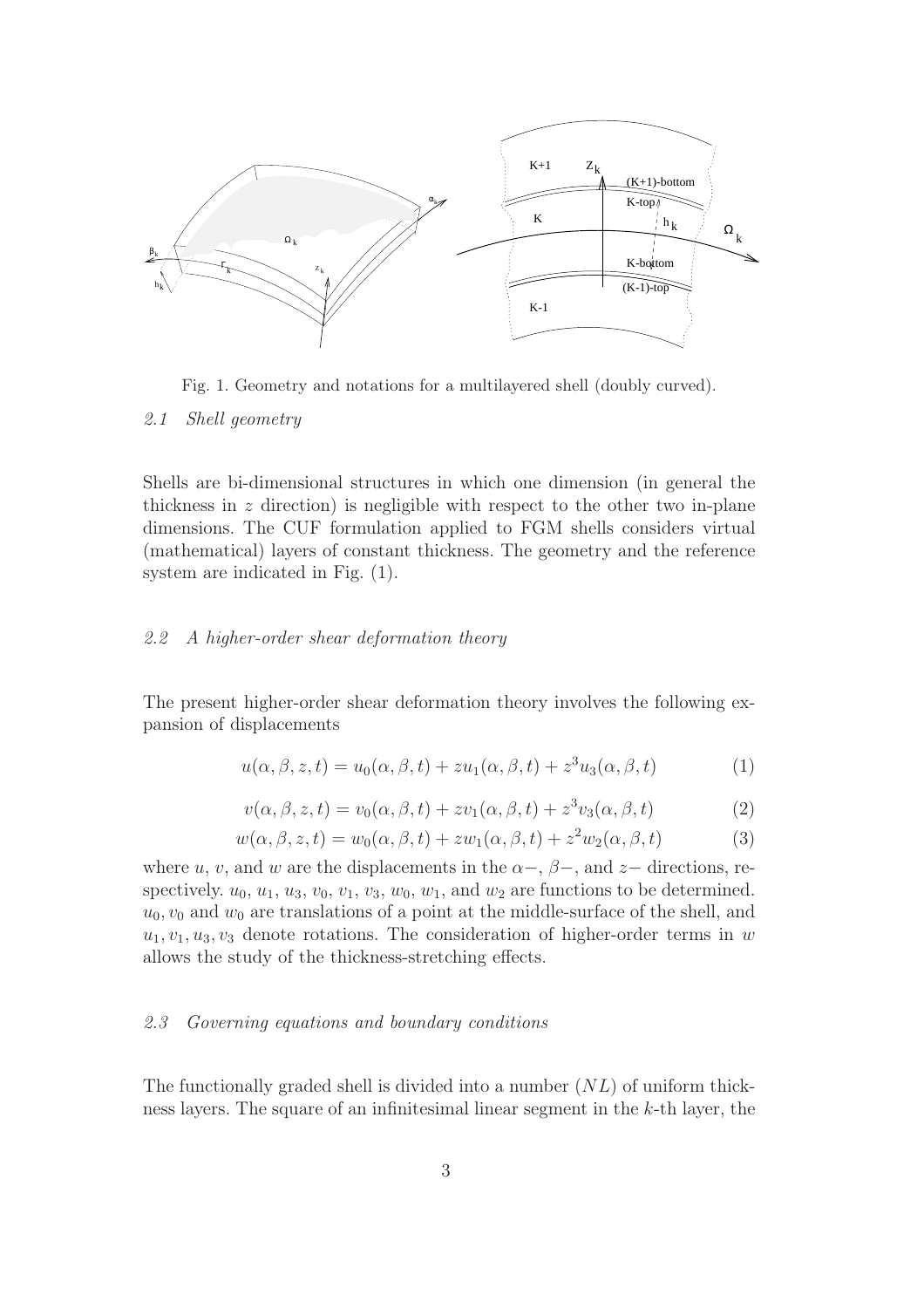associated infinitesimal area and volume are given by:

$$
ds_k^2 = H_\alpha^{k^2} d\alpha^2 + H_\beta^{k^2} d\beta^2 + H_z^{k^2} dz^2,
$$
  

$$
d\Omega_k = H_\alpha^k H_\beta^k d\alpha d\beta,
$$
 (4)

$$
dV_k = H^k_\alpha H^k_\beta H^k_z d\alpha d\beta dz,
$$

where the metric coefficients are:

$$
H_{\alpha}^{k} = A^{k}(1 + z/R_{\alpha}^{k}), \quad H_{\beta}^{k} = B^{k}(1 + z/R_{\beta}^{k}), \quad H_{z}^{k} = 1.
$$
 (5)

k denotes the k-layer of the multilayered shell;  $R_{\alpha}^{k}$  and  $R_{\beta}^{k}$  are the principal radii of curvature along the coordinates  $\alpha$  and  $\beta$  respectively.  $A^k$  and  $B^k$  are the coefficients of the first fundamental form of  $\Omega_k$  (Γ<sub>k</sub> is the  $\Omega_k$  boundary). In this work, the attention has been restricted to shells with constant radii of curvature (cylindrical, spherical, toroidal geometries) for which  $A^k = B^k = 1$ .

The Principle of Virtual Displacements (PVD) for the pure-mechanical case can be expressed as:

$$
\sum_{k=1}^{NL} \int_{\Omega_k} \int_{A_k} \left\{ \delta \epsilon_{pG}^k{}^T \sigma_{pC}^k + \delta \epsilon_{nG}^k{}^T \sigma_{nC}^k \right\} d\Omega_k dz = \sum_{k=1}^{NL} \delta L_e^k \tag{6}
$$

where  $\Omega_k$  and  $A_k$  are the integration domains in plane  $(\alpha,\beta)$  and z direction, respectively. Here,  $k$  indicates the layer and  $T$  the transpose of a vector. G means geometrical relations and C constitutive equations and  $\delta L_e^k$  is the external work for the kth layer.

Stresses and strains are separated into in-plane and normal components, denoted respectively by the subscripts  $p$  and  $n$ . The mechanical strains in the kth layer can be related to the displacement field  $u^k = \{u^k_{\alpha}, u^k_{\beta}, u^k_{z}\}\$  via the geometrical relations:

$$
\epsilon_{pG}^k = [\epsilon_{\alpha\alpha}^k, \epsilon_{\beta\beta}^k, \epsilon_{\alpha\beta}^k]^T = (\boldsymbol{D}_p^k + \boldsymbol{A}_p^k) \boldsymbol{u}^k , \ \epsilon_{nG}^k = [\epsilon_{\alpha z}^k, \epsilon_{\beta z}^k, \epsilon_{zz}^k]^T = (\boldsymbol{D}_{n\Omega}^k + \boldsymbol{D}_{nz}^k - \boldsymbol{A}_n^k) \boldsymbol{u}^k
$$
\n(7)

The explicit form of the introduced arrays follows:

$$
\boldsymbol{D}_{p}^{k} = \begin{bmatrix} \frac{\partial_{\alpha}}{H_{\alpha}^{k}} & 0 & 0 \\ 0 & \frac{\partial_{\beta}}{H_{\beta}^{k}} & 0 \\ \frac{\partial_{\beta}}{H_{\beta}^{k}} & \frac{\partial_{\alpha}}{H_{\alpha}^{k}} & 0 \end{bmatrix}, \qquad \boldsymbol{D}_{n\Omega}^{k} = \begin{bmatrix} 0 & 0 & \frac{\partial_{\alpha}}{H_{\alpha}^{k}} \\ 0 & 0 & \frac{\partial_{\beta}}{H_{\beta}^{k}} \\ 0 & 0 & 0 \end{bmatrix}, \qquad \boldsymbol{D}_{nz}^{k} = \begin{bmatrix} \partial_{z} & 0 & 0 \\ 0 & \partial_{z} & 0 \\ 0 & 0 & \partial_{z} \end{bmatrix}, \qquad (8)
$$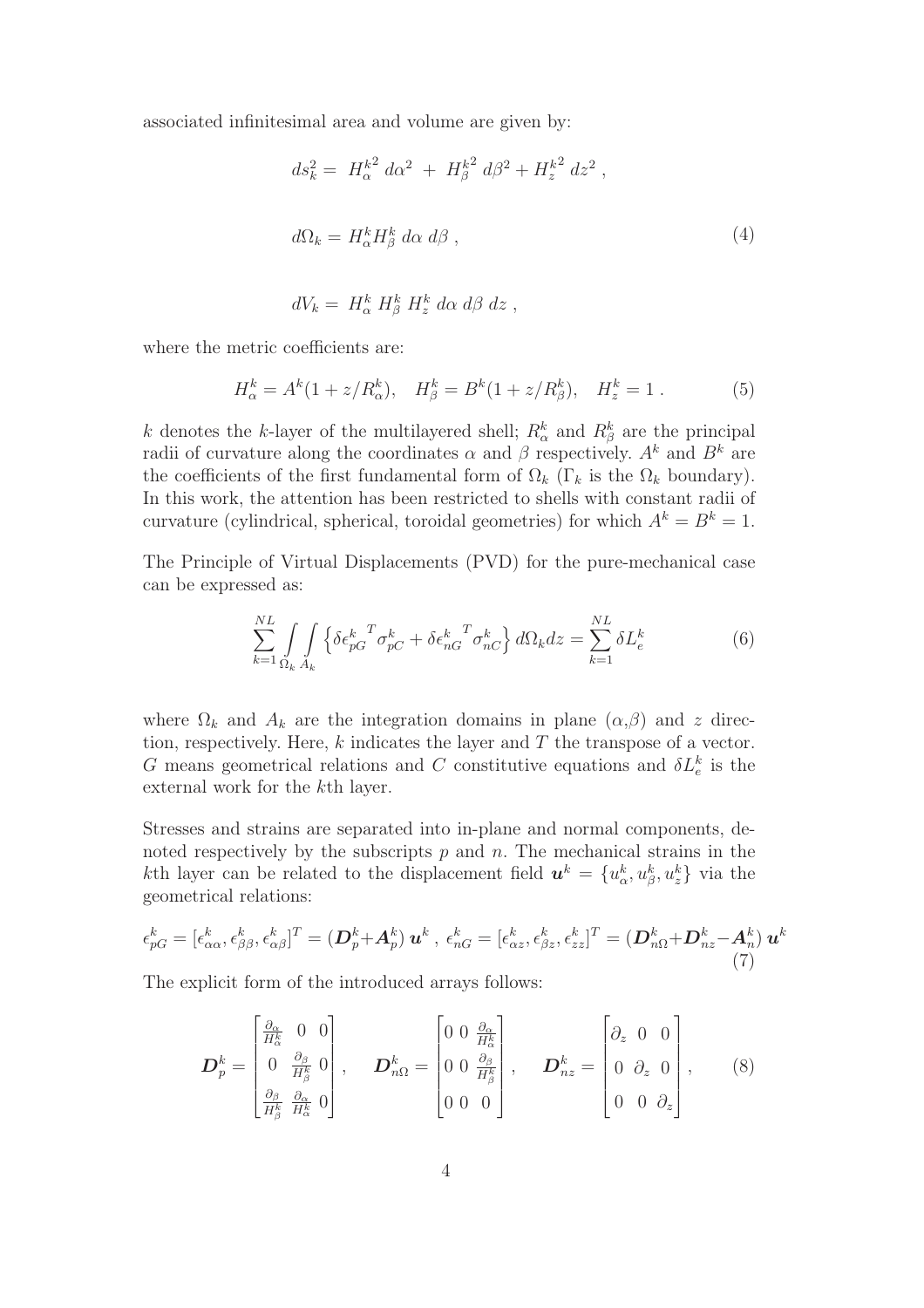$$
\mathbf{A}_{p}^{k} = \begin{bmatrix} 0 & 0 & \frac{1}{H_{\alpha}^{k} R_{\alpha}^{k}} \\ 0 & 0 & \frac{1}{H_{\beta}^{k} R_{\beta}^{k}} \\ 0 & 0 & 0 \end{bmatrix}, \ \mathbf{A}_{n}^{k} = \begin{bmatrix} \frac{1}{H_{\alpha}^{k} R_{\alpha}^{k}} & 0 & 0 \\ 0 & \frac{1}{H_{\beta}^{k} R_{\beta}^{k}} & 0 \\ 0 & 0 & 0 \end{bmatrix} . \tag{9}
$$

The 3D constitutive equations are given as:

$$
\sigma_{pC}^{k} = \mathbf{C}_{pp}^{k} \epsilon_{pG}^{k} + \mathbf{C}_{pn}^{k} \epsilon_{nG}^{k}
$$
\n
$$
\sigma_{nC}^{k} = \mathbf{C}_{np}^{k} \epsilon_{pG}^{k} + \mathbf{C}_{nn}^{k} \epsilon_{nG}^{k}
$$
\n(10)

In the case of functionally graded materials, the matrices  $\mathbf{C}_{pp}^k$ ,  $\mathbf{C}_{pn}^k$ ,  $\mathbf{C}_{np}^k$ , and  $\mathbf{C}_{nn}^k$  are reduced to:

$$
\mathbf{C}_{pp}^{k} = \begin{bmatrix} C_{11}^{k} & C_{12}^{k} & 0 \\ C_{12}^{k} & C_{11}^{k} & 0 \\ 0 & 0 & C_{44}^{k} \end{bmatrix} \qquad \mathbf{C}_{pn}^{k} = \begin{bmatrix} 0 & 0 & C_{12}^{k} \\ 0 & 0 & C_{12}^{k} \\ 0 & 0 & 0 \end{bmatrix}
$$
\n
$$
\mathbf{C}_{np}^{k} = \begin{bmatrix} 0 & 0 & 0 \\ 0 & 0 & 0 \\ 0 & 0 & 0 \\ C_{12}^{k} & C_{12}^{k} & 0 \end{bmatrix} \qquad \mathbf{C}_{nn}^{k} = \begin{bmatrix} C_{44}^{k} & 0 & 0 \\ 0 & C_{44}^{k} & 0 \\ 0 & 0 & C_{33}^{k} \end{bmatrix}
$$
\n(11)

The computation of elastic constants  $C_{ij}^k$  for each layer, considers the following steps:

- (1) computation of volume fraction of the ceramic and metal phases
- (2) computation of elastic properties  $E^k$  and  $\nu^k$
- (3) computation of elastic constants  $C_{ij}$

In the present work, the volume fraction of the ceramic phase is defined according to the power-law:

$$
V_c^k = \left(0.5 + \frac{z}{h}\right)^p\tag{12}
$$

being  $z \in [-h/2, h/2]$ , h the thickness of the shell, and the exponent p a scalar parameter that defines gradation of material properties across the thickness direction. The volume fraction of the metal phase is given as  $V_m^k = 1 - V_c^k$ .

The Young's modulus,  $E^k$ , and Poisson's ratio,  $\nu^k$ , are computed by the lawof-mixtures:

$$
E^{k}(z) = E_{m}V_{m}^{k} + E_{c}V_{c}^{k}; \qquad \nu^{k}(z) = \nu_{m}V_{m}^{k} + \nu_{c}V_{c}^{k}; \qquad (13)
$$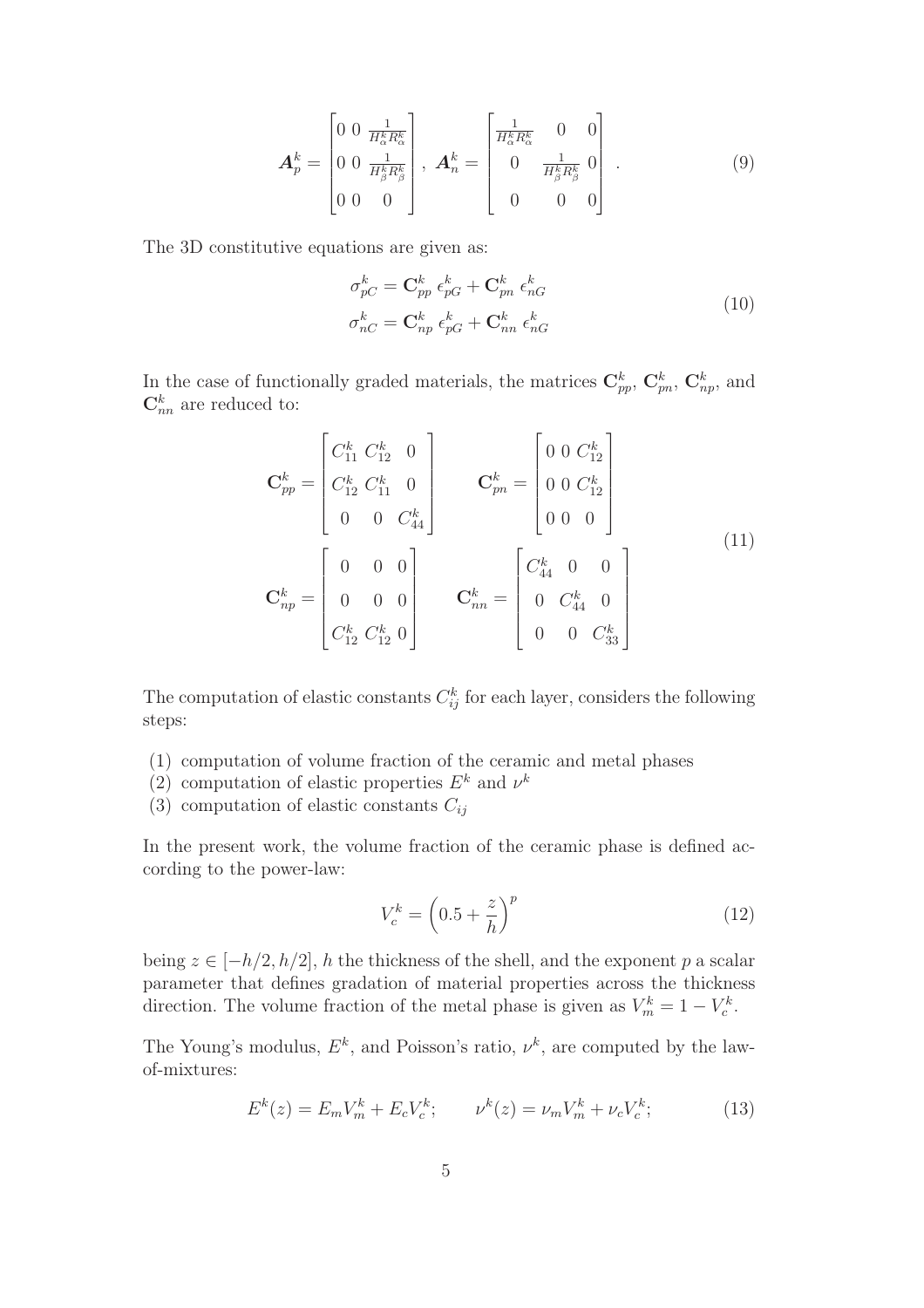Then, the computation of the elastic constants  $C_{ij}^k$  is performed, depending on the assumption of  $\epsilon_{zz}$ . If  $\epsilon_{zz} = 0$ , then  $C_{ij}^k$  are the plane-stress reduced elastic constants:

$$
C_{11}^{k} = \frac{E^{k}}{1 - (\nu^{k})^{2}}; \quad C_{12}^{k} = \nu^{k} \frac{E^{k}}{1 - (\nu^{k})^{2}}; \quad C_{44}^{k} = \frac{E^{k}}{2(1 + \nu^{k})}; \quad C_{33} = 0 \quad (14)
$$

where  $E^k$  is the modulus of elasticity,  $\nu^k$  is the Poisson's ratio found in previous step.

If  $\epsilon_{zz} \neq 0$  (thickness-stretching), then  $C_{ij}^k$  are the three-dimensional elastic constants, given by

$$
C_{11}^{k} = \frac{E^{k}(1 - (\nu^{k})^{2})}{1 - 3(\nu^{k})^{2} - 2(\nu^{k})^{3}}, \quad C_{12}^{k} = \frac{E^{k}(\nu^{k} + (\nu^{k})^{2})}{1 - 3(\nu^{k})^{2} - 2(\nu^{k})^{3}}
$$
(15)

$$
C_{44}^{k} = \frac{E^{k}}{2(1+\nu^{k})}, \quad C_{33}^{k} = \frac{E^{k}(1-(\nu^{k})^{2})}{1-3(\nu^{k})^{2}-2(\nu^{k})^{3}}
$$
(16)

The three displacement components  $u_{\alpha}$ ,  $u_{\beta}$  and  $u_{z}$  (given in (1) to (3)) and their relative variations can be modelled by CUF as:

$$
(u_{\alpha}, u_{\beta}, u_z) = F_{\tau} (u_{\alpha\tau}, u_{\beta\tau}, u_{z\tau}) \qquad (\delta u_{\alpha}, \delta u_{\beta}, \delta u_z) = F_s (\delta u_{\alpha s}, \delta u_{\beta s}, \delta u_{z s}) \tag{17}
$$

where  $F_{\tau}$  are functions of the thickness coordinate z and  $\tau$  is a sum index. In the present formulation the thickness functions are

$$
F_{s u\alpha} = F_{s u\beta} = F_{\tau u\alpha} = F_{\tau u\beta} = \begin{bmatrix} 1 & z & z^3 \end{bmatrix}
$$
 (18)

for in-plane displacements  $u, v$  and

$$
F_{sw} = F_{\tau w} = \begin{bmatrix} 1 & z & z^2 \end{bmatrix} \tag{19}
$$

for transverse displacement  $w$ . All the terms of the equations of motion are then obtained by integrating through the thickness direction.

Substituting the geometrical relations, the constitutive equations and the unified formulation into the variational statement PVD, for the kth layer, one obtains:

$$
\sum_{k=1}^{NL} \{ \int_{\Omega_k} \int_{A_k} \{ ((\boldsymbol{D}_p + \boldsymbol{A}_p) \delta \boldsymbol{u}^k)^T (\boldsymbol{C}_{pp}^k (\boldsymbol{D}_p + \boldsymbol{A}_p) \boldsymbol{u}^k + \boldsymbol{C}_{pn}^k (\boldsymbol{D}_{n\Omega} + \boldsymbol{D}_{nz} - \boldsymbol{A}_n) \boldsymbol{u}^k) + \\ ((\boldsymbol{D}_{n\Omega} + \boldsymbol{D}_{nz} - \boldsymbol{A}_n) \delta \boldsymbol{u}^k)^T (\boldsymbol{C}_{np}^k (\boldsymbol{D}_p + \boldsymbol{A}_p) \boldsymbol{u}^k + \boldsymbol{C}_{nn}^k (\boldsymbol{D}_{n\Omega} + \boldsymbol{D}_{nz} - \boldsymbol{A}_n) \boldsymbol{u}^k) \} d\Omega_k dz_k \} \\ = \sum_{k=1}^{NL} \delta L_e^k
$$
\n(20)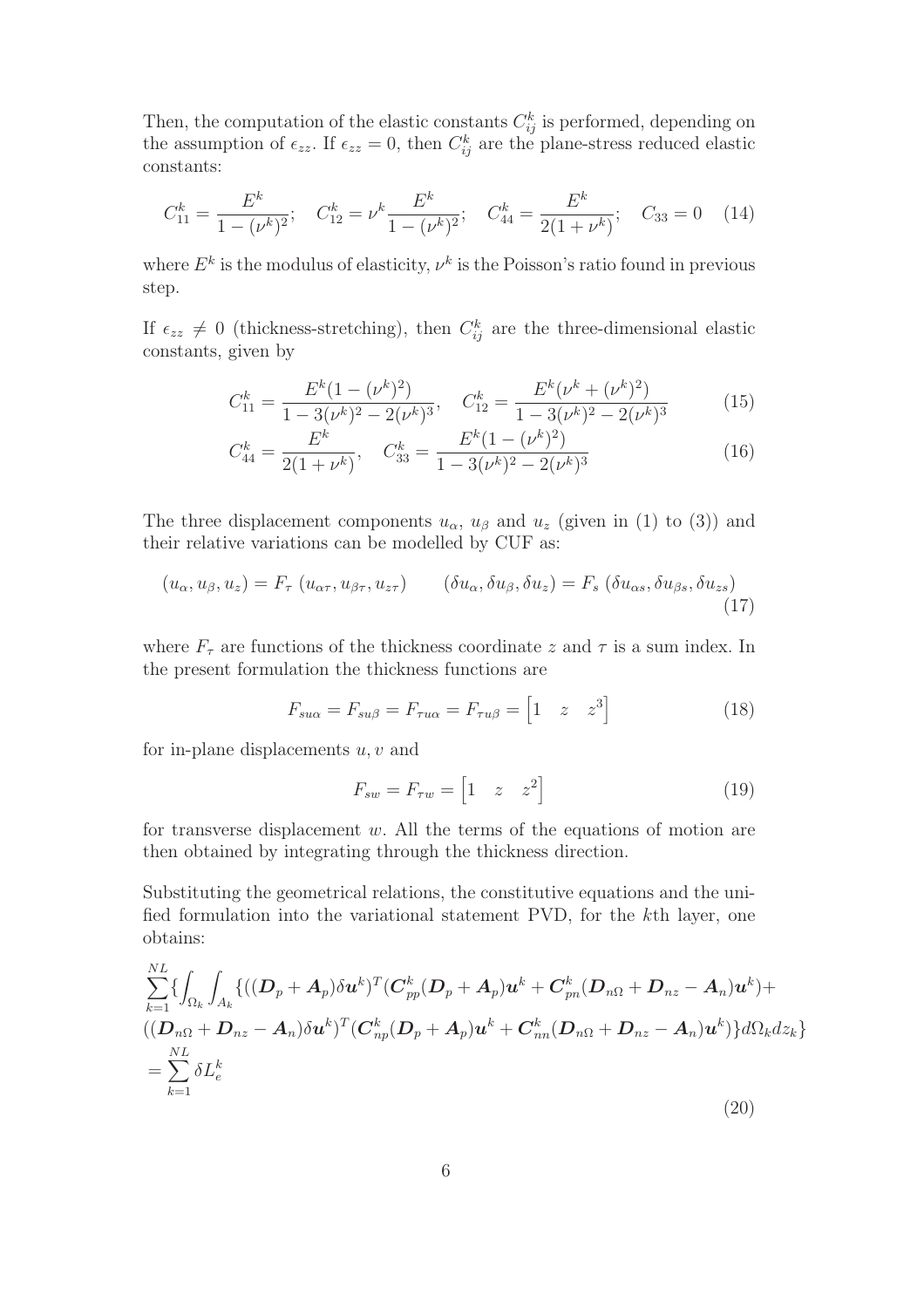At this point, the formula of integration by parts is applied:

$$
\int_{\Omega_k} \left( (\mathbf{D}_{\Omega}) \delta \mathbf{a}^k \right)^T \mathbf{a}^k d\Omega_k = - \int_{\Omega_k} \delta \mathbf{a}^{k} \left( (\mathbf{D}_{\Omega}^T) \mathbf{a}^k \right) d\Omega_k + \int_{\Gamma_k} \delta \mathbf{a}^{k} \left( (\mathbf{I}_{\Omega}) \mathbf{a}^k \right) d\Gamma_k
$$
\n(21)

where  $I_{\Omega}$  matrix is obtained applying the *Divergence theorem*:

$$
\int_{\Omega} \frac{\partial \psi}{\partial x_i} dv = \oint_{\Gamma} n_i \psi ds \tag{22}
$$

being  $n_i$  the components of the normal  $\hat{n}$  to the boundary along the direction  $i$ . After integration by parts and the substitution of CUF, the governing equations and boundary conditions for the shell in the mechanical case are obtained:

$$
\sum_{k=1}^{NL} \left\{ \int_{\Omega_k} \int_{A_k} \left\{ \delta \mathbf{u}_s^{kT} [(-\mathbf{D}_p + \mathbf{A}_p)^T F_s (\mathbf{C}_{pp}^k (\mathbf{D}_p + \mathbf{A}_p) F_\tau \mathbf{u}_\tau^k + \mathbf{C}_{pn}^k (\mathbf{D}_{n\Omega} + \mathbf{D}_{nz} - \mathbf{A}_n) F_\tau \mathbf{u}_\tau^k \right) ] + \delta \mathbf{u}_s^{kT} [(-\mathbf{D}_{n\Omega} + \mathbf{D}_{nz} - \mathbf{A}_n)^T F_s (\mathbf{C}_{np}^k (\mathbf{D}_p + \mathbf{A}_p) F_\tau \mathbf{u}_\tau^k + \mathbf{C}_{nn}^k (\mathbf{D}_{n\Omega} + \mathbf{D}_{nz} - \mathbf{A}_n) F_\tau \mathbf{u}_\tau^k) ] \right\} d\Omega_k dz_k \}\n+ \sum_{k=1}^{NL} \left\{ \int_{\Gamma_k} \int_{A_k} \left\{ \delta \mathbf{u}_s^{kT} [\mathbf{I}_p^T F_s (\mathbf{C}_{pp}^k (\mathbf{D}_p + \mathbf{A}_p) F_\tau \mathbf{u}_\tau^k + \mathbf{C}_{pn}^k (\mathbf{D}_{n\Omega} + \mathbf{D}_{nz} - \mathbf{A}_n) F_\tau \mathbf{u}_\tau^k) ] + \right. \right\} d\mathbf{x}_s^{kT} [\mathbf{I}_{np}^T F_s (\mathbf{C}_{np}^k (\mathbf{D}_p - \mathbf{A}_p) F_\tau \mathbf{u}_\tau^k + \mathbf{C}_{nn}^k (\mathbf{D}_{n\Omega} + \mathbf{D}_{nz} - \mathbf{A}_n) F_\tau \mathbf{u}_\tau^k) ] \right\} d\Gamma_k dz_k \}\n= \sum_{k=1}^{NL} \left\{ \int_{\Omega_k} \delta \mathbf{u}_s^{kT} F_s \mathbf{p}_u^k \right\}. \tag{23}
$$

where  $\mathbf{I}_p^k$  and  $\mathbf{I}_{np}^k$  depend on the boundary geometry:

$$
\mathbf{I}_{p} = \begin{bmatrix} \frac{n_{\alpha}}{H_{\alpha}} & 0 & 0\\ 0 & \frac{n_{\beta}}{H_{\beta}} & 0\\ \frac{n_{\beta}}{H_{\beta}} & \frac{n_{\alpha}}{H_{\alpha}} & 0 \end{bmatrix}; \mathbf{I}_{np} = \begin{bmatrix} 0 & 0 & \frac{n_{\alpha}}{H_{\alpha}}\\ 0 & 0 & \frac{n_{\beta}}{H_{\beta}}\\ 0 & 0 & 0 \end{bmatrix};
$$
(24)

The normal to the boundary of domain  $\Omega$  is:

$$
\hat{n} = \begin{bmatrix} n_{\alpha} \\ n_{\beta} \end{bmatrix} = \begin{bmatrix} \cos(\varphi_{\alpha}) \\ \cos(\varphi_{\beta}) \end{bmatrix}
$$
\n(25)

where  $\varphi_{\alpha}$  and  $\varphi_{\beta}$  are the angles between the normal  $\hat{n}$  and the direction  $\alpha$  and  $\beta$  respectively.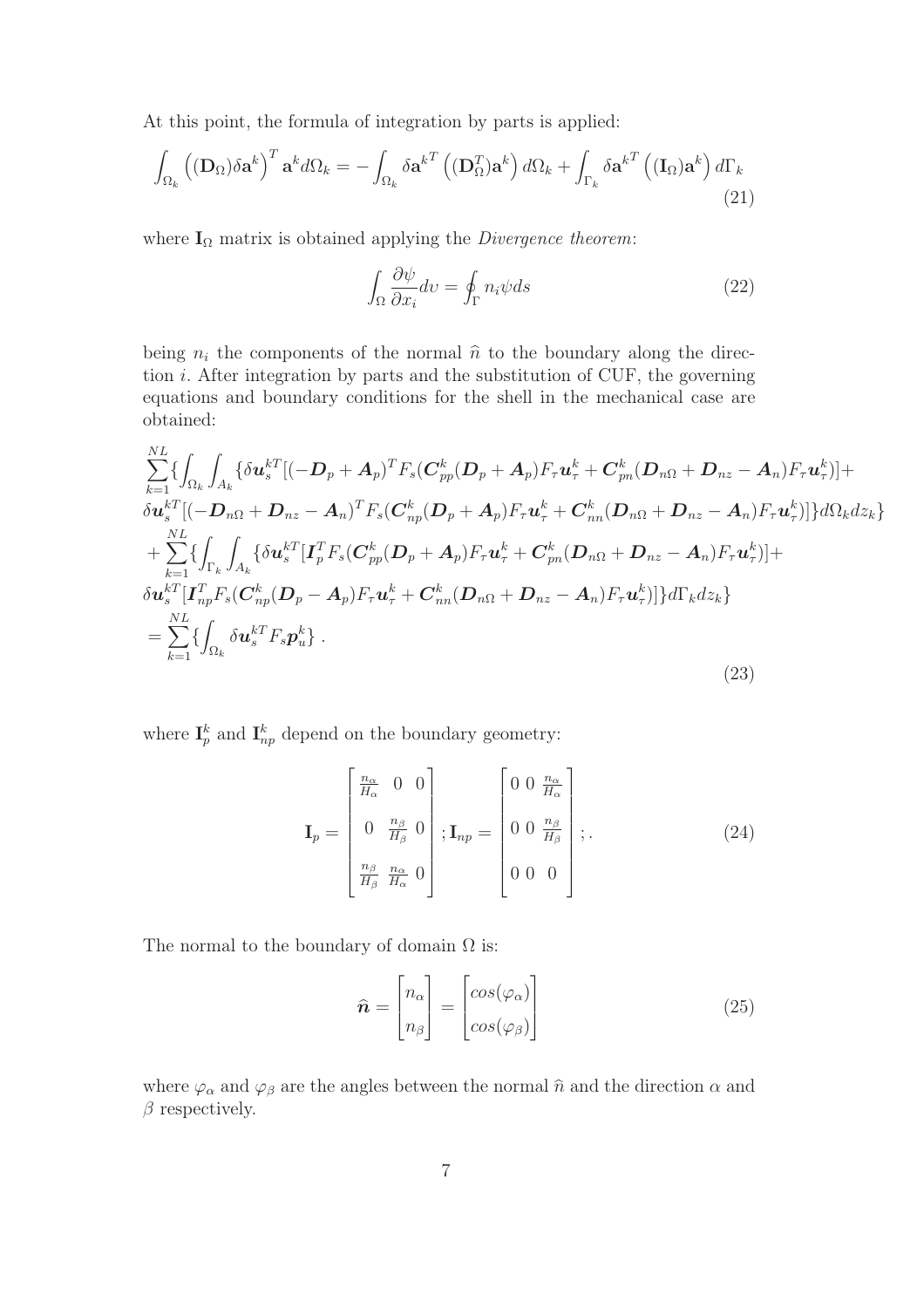The governing equations for a multi-layered shell subjected to mechanical loadings are:

$$
\delta \mathbf{u}_s^{kT} : \qquad \mathbf{K}_{uu}^{krs} \mathbf{u}_\tau^k = \mathbf{P}_{u\tau}^k \tag{26}
$$

where the fundamental nucleus  $\mathbf{K}^{k\tau s}_{uu}$  is obtained as:

$$
\boldsymbol{K}_{uu}^{krs} = \int_{A_k} \left[ \left[ -\boldsymbol{D}_p + \boldsymbol{A}_p \right]^T \boldsymbol{C}_{pp}^k [\boldsymbol{D}_p + \boldsymbol{A}_p] + \left[ -\boldsymbol{D}_p + \boldsymbol{A}_p \right]^T \boldsymbol{C}_{pn}^k [\boldsymbol{D}_{n\Omega} + \boldsymbol{D}_{nz} - \boldsymbol{A}_n] + \right. \\ \left. \left[ -\boldsymbol{D}_{n\Omega} + \boldsymbol{D}_{nz} - \boldsymbol{A}_n \right]^T \boldsymbol{C}_{np}^k [\boldsymbol{D}_p + \boldsymbol{A}_p] + \left[ -\boldsymbol{D}_{n\Omega} + \boldsymbol{D}_{nz} - \boldsymbol{A}_n \right]^T \boldsymbol{C}_{nn}^k [\boldsymbol{D}_{n\Omega} + \boldsymbol{D}_{nz} - \boldsymbol{A}_n] \right] \\ F_{\tau} F_s H_{\alpha}^k H_{\beta}^k dz \ . \tag{27}
$$

and the corresponding Neumann-type boundary conditions on  $\Gamma_k$  are:

$$
\Pi_d^{k\tau s} \mathbf{u}_\tau^k = \Pi_d^{k\tau s} \mathbf{\bar{u}}_\tau^k , \qquad (28)
$$

where:

$$
\Pi_d^{k\tau s} = \int_{A_k} \left[ \boldsymbol{I}_p^T \ \boldsymbol{C}_{pp}^k [\boldsymbol{D}_p + \boldsymbol{A}_p^{\tau}] + \boldsymbol{I}_p^T \ \boldsymbol{C}_{pn}^k [\boldsymbol{D}_{n\Omega} + \boldsymbol{D}_{nz} - \boldsymbol{A}_n^{\tau}] + \right. \\
\left. \boldsymbol{I}_{np}^T \boldsymbol{C}_{np}^k [\boldsymbol{D}_p + \boldsymbol{A}_p^{\tau}] + \boldsymbol{I}_{np}^T \ \boldsymbol{C}_{nn}^k [\boldsymbol{D}_{n\Omega} + \boldsymbol{D}_{nz} - \boldsymbol{A}_n^{\tau}] \right] F_{\tau} F_s H_{\alpha}^k H_{\beta}^k dz \ .
$$
\n(29)

and  $\mathbf{P}_{u\tau}^{k}$  are variationally consistent loads with applied pressure.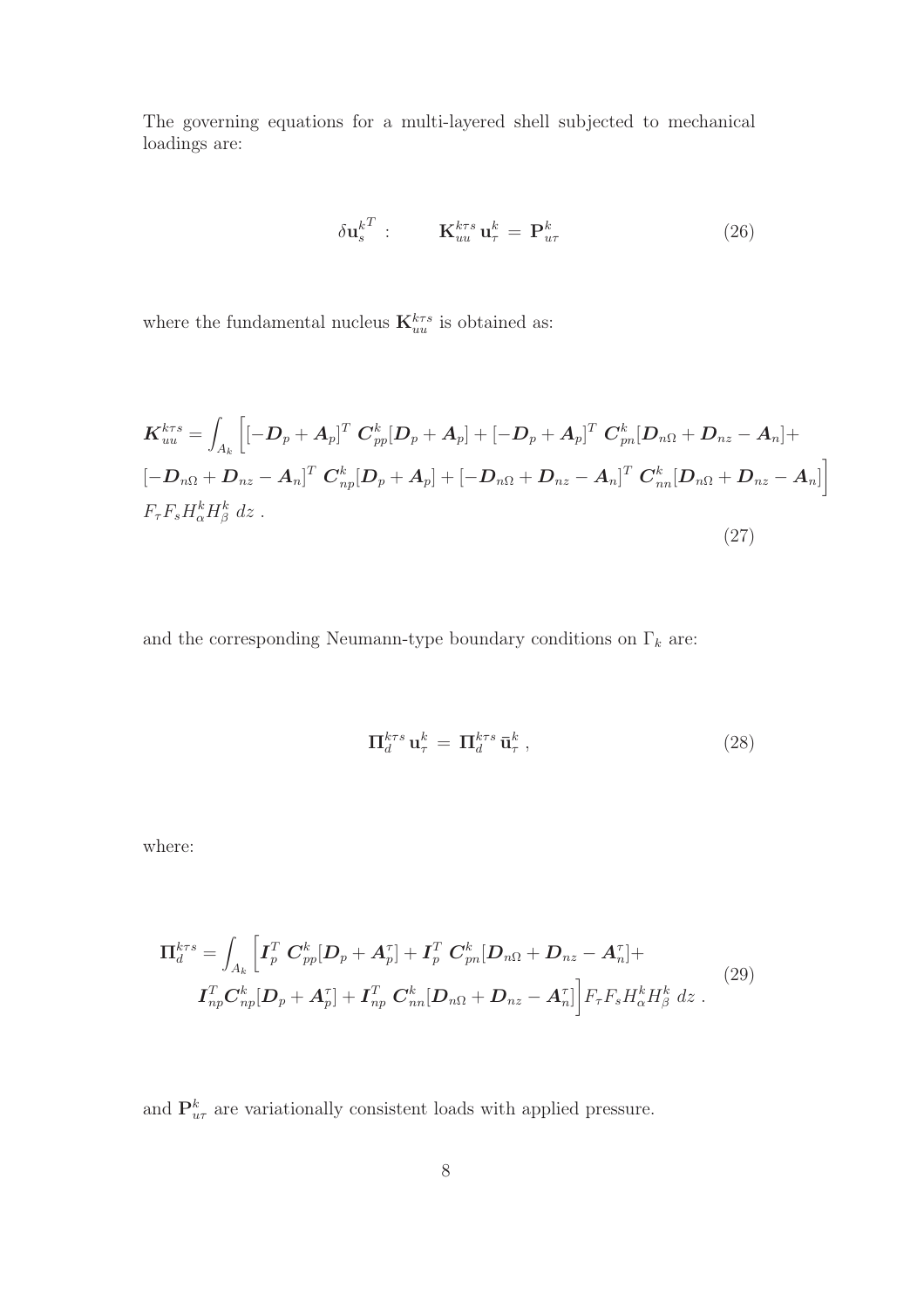# 2.4 Fundamental nuclei

The fundamental nucleo  $\mathbf{K}_{uu}^{k\tau s}$  is reported for functionally graded doubly curved shells (radii of curvature in both  $\alpha$  and  $\beta$  directions (see Fig.1)):

$$
\begin{split} \left(\mathbf{K}_{uu}^{rsk}\right)_{11} & = -C_{11}^{k}J_{\beta/6}^{kr}\partial_{\alpha}^{s}\partial_{\alpha}^{r} - C_{14}^{k}J_{\alpha/6}^{kr}\partial_{\beta}^{s}\partial_{\beta}^{r} \\ & + C_{44}^{k}\left(J_{\alpha\beta}^{kr,s} - \frac{1}{R_{\alpha_{k}}}J_{\beta}^{kr,s} - \frac{1}{R_{\alpha_{k}}}J_{\beta}^{kr,s} + \frac{1}{R_{\alpha_{k}}}J_{\beta/\alpha}^{kr}\right) \\ \left(\mathbf{K}_{uu}^{rsk}\right)_{12} & = -C_{12}^{k}J^{krs}\partial_{\alpha}^{r}\partial_{\beta}^{s} - C_{44}^{k}J^{krs}\partial_{\alpha}^{s}\partial_{\beta}^{r} \\ & \left(\mathbf{K}_{uu}^{rsk}\right)_{13} = -C_{11}^{k}\frac{1}{R_{\alpha_{k}}}J_{\beta/6}^{kr}\partial_{\alpha}^{r} - C_{12}^{k}\frac{1}{R_{\beta_{k}}}J^{krs}\partial_{\alpha}^{r} - C_{12}^{k}J_{\beta}^{krs}\partial_{\alpha}^{r} \\ & + C_{44}^{k}\left(J_{\beta}^{kr,s}\partial_{\alpha}^{s} - \frac{1}{R_{\alpha_{k}}}J_{\beta/6}^{kr}\partial_{\alpha}^{s}\right) \\ \left(\mathbf{K}_{uu}^{rsk}\right)_{21} & = -C_{12}^{k}J^{krs}\partial_{\alpha}^{s}\partial_{\beta}^{r} - C_{44}^{k}J^{krs}\partial_{\alpha}^{r}\partial_{\beta}^{s} \\ & \left(\mathbf{K}_{uu}^{rsk}\right)_{22} & = -C_{22}^{k}J_{\alpha/6}^{kr}\partial_{\beta}^{s}\partial_{\beta}^{r} - C_{26}^{k}J^{krs}\partial_{\alpha}^{s}\partial_{\beta}^{r} - C_{26}^{k}J^{krs}\partial_{\alpha}^{s}\partial_{\beta}^{s} \\ & + C_{44}^{k}\left(J_{\alpha\beta}^{kr,s} - \frac{1}{R_{\beta_{k}}}J_{\alpha}^{kr,s} - \frac{1}{R_{\beta_{k}}}J_{\alpha}^{kr,s} + \frac{1}{R_{\beta_{k}}}J_{\alpha}^{kr,s}\partial_{\alpha}^{s}\partial_{\beta}^{r
$$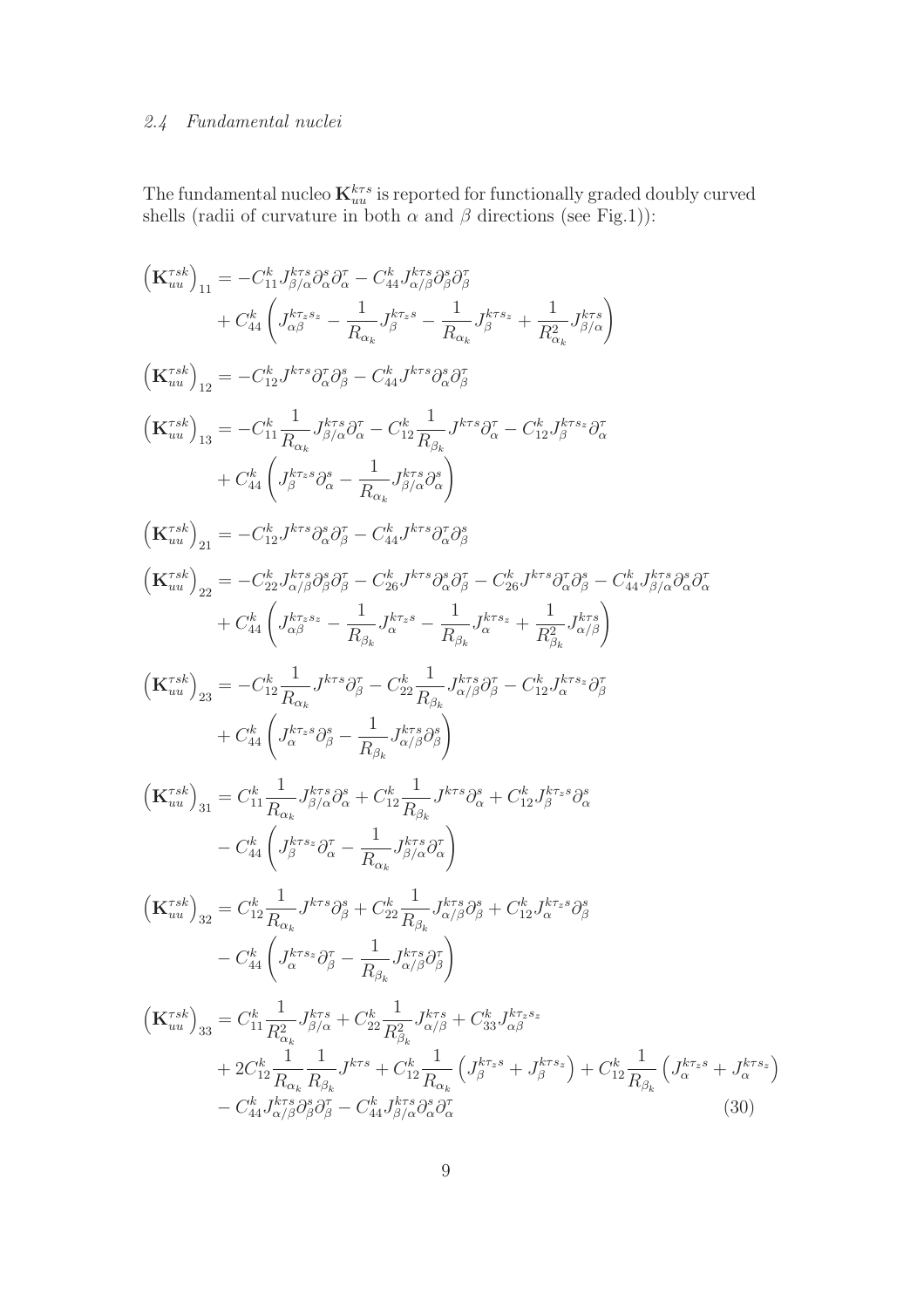where

$$
(J^{k\tau s}, J^{k\tau s}_{\alpha}, J^{k\tau s}_{\beta}, J^{k\tau s}_{\beta}, J^{k\tau s}_{\alpha}, J^{k\tau s}_{\alpha}, J^{k\tau s}_{\alpha}) = \int_{A_{k}} F_{\tau} F_{s}(1, H_{\alpha}, H_{\beta}, \frac{H_{\alpha}}{H_{\beta}}, \frac{H_{\beta}}{H_{\alpha}}, H_{\alpha} H_{\beta}) dz
$$
  

$$
(J^{k\tau_{z}s}, J^{k\tau_{z}s}_{\alpha}, J^{k\tau_{z}s}_{\beta}, J^{k\tau_{z}s}_{\frac{\alpha}{\beta}}, J^{k\tau_{z}s}_{\frac{\beta}{\alpha}}, J^{k\tau_{z}s}_{\alpha\beta}) = \int_{A_{k}} \frac{\partial F_{\tau}}{\partial z} F_{s}(1, H_{\alpha}, H_{\beta}, \frac{H_{\alpha}}{H_{\beta}}, \frac{H_{\beta}}{H_{\alpha}}, H_{\alpha} H_{\beta}) dz
$$
  

$$
(J^{k\tau s_{z}}, J^{k\tau s_{z}}, J^{k\tau s_{z}}, J^{k\tau s_{z}}_{\beta}, J^{k\tau s_{z}}_{\frac{\alpha}{\beta}}, J^{k\tau s_{z}}_{\frac{\alpha}{\alpha}}, J^{k\tau s_{z}}_{\alpha\beta}) = \int_{A_{k}} F_{\tau} \frac{\partial F_{s}}{\partial z}(1, H_{\alpha}, H_{\beta}, \frac{H_{\alpha}}{H_{\beta}}, \frac{H_{\beta}}{H_{\alpha}}, H_{\alpha} H_{\beta}) dz
$$
  

$$
(J^{k\tau_{z}s_{z}}, J^{k\tau_{z}s_{z}}, J^{k\tau_{z}s_{z}}_{\beta}, J^{k\tau_{z}s_{z}}_{\frac{\alpha}{\alpha}}, J^{k\tau_{z}s_{z}}_{\frac{\alpha}{\alpha}}, J^{k\tau_{z}s_{z}}_{\alpha\beta}) = \int_{A_{k}} \frac{\partial F_{\tau}}{\partial z} \frac{\partial F_{s}}{\partial z}(1, H_{\alpha}, H_{\beta}, \frac{H_{\alpha}}{H_{\beta}}, \frac{H_{\beta}}{H_{\alpha}}, H_{\alpha} H_{\beta}) dz
$$
  
(31)

The application of boundary conditions makes use of the fundamental nucleo  $\Pi_d$  in the form:

$$
\left(\Pi_{uu}^{rsk}\right)_{11} = n_{\alpha}C_{11}^{k}J_{\beta/\alpha}^{krs}\partial_{\alpha}^{s} + n_{\beta}C_{44}^{k}J_{\alpha/\beta}^{krs}\partial_{\beta}^{s}
$$
\n
$$
\left(\Pi_{uu}^{rsk}\right)_{12} = n_{\alpha}C_{12}^{k}J^{krs}\partial_{\beta}^{s} + n_{\beta}C_{44}^{k}J^{krs}\partial_{\alpha}^{s}
$$
\n
$$
\left(\Pi_{uu}^{rsk}\right)_{13} = n_{\alpha}\frac{1}{R_{\alpha k}}C_{11}^{k}J_{\beta/\alpha}^{krs} + n_{\alpha}\frac{1}{R_{\beta k}}C_{12}^{k}J^{krs} + n_{\alpha}C_{12}^{k}J_{\beta}^{krs}
$$
\n
$$
\left(\Pi_{uu}^{rsk}\right)_{21} = n_{\beta}C_{12}^{k}J^{krs}\partial_{\alpha}^{s} + n_{\alpha}C_{44}^{k}J^{krs}\partial_{\beta}^{s}
$$
\n
$$
\left(\Pi_{uu}^{rsk}\right)_{22} = n_{\alpha}C_{44}^{k}J_{\beta/\alpha}^{krs}\partial_{\alpha}^{s} + n_{\beta}C_{22}^{k}J_{\alpha/\beta}^{krs}\partial_{\beta}^{s} + n_{\beta}C_{26}^{k}J^{krs}\partial_{\alpha}^{s} + n_{\alpha}C_{26}^{k}J^{krs}\partial_{\beta}^{s}
$$
\n
$$
\left(\Pi_{uu}^{rsk}\right)_{23} = n_{\beta}\frac{1}{R_{\alpha k}}C_{12}^{k}J^{krs} + n_{\beta}\frac{1}{R_{\beta k}}C_{22}^{k}J_{\alpha/\beta}^{krs} + n_{\beta}C_{12}^{k}J_{\alpha}^{krs}
$$
\n
$$
\left(\Pi_{uu}^{rsk}\right)_{31} = -n_{\alpha}\frac{1}{R_{\alpha k}}C_{44}^{k}J_{\beta/\alpha}^{krs} + n_{\alpha}C_{44}^{k}J_{\beta}^{krs}
$$
\n
$$
\left(\Pi_{uu}^{rsk}\right)_{32} = n_{\beta}\frac{1}{R_{\beta k}}C_{44}^{k}J_{\alpha/\beta}^{krs} + n_{\beta}
$$

Note that all the equations written for the shell degenerate in those for the plate when  $\frac{1}{R}$  $R_{\alpha k}$ = 1  $R_{\beta k}$  $= 0$ . In practice, the radii of curvature are set to  $10<sup>9</sup>$ for analysis of plates with the present formulation.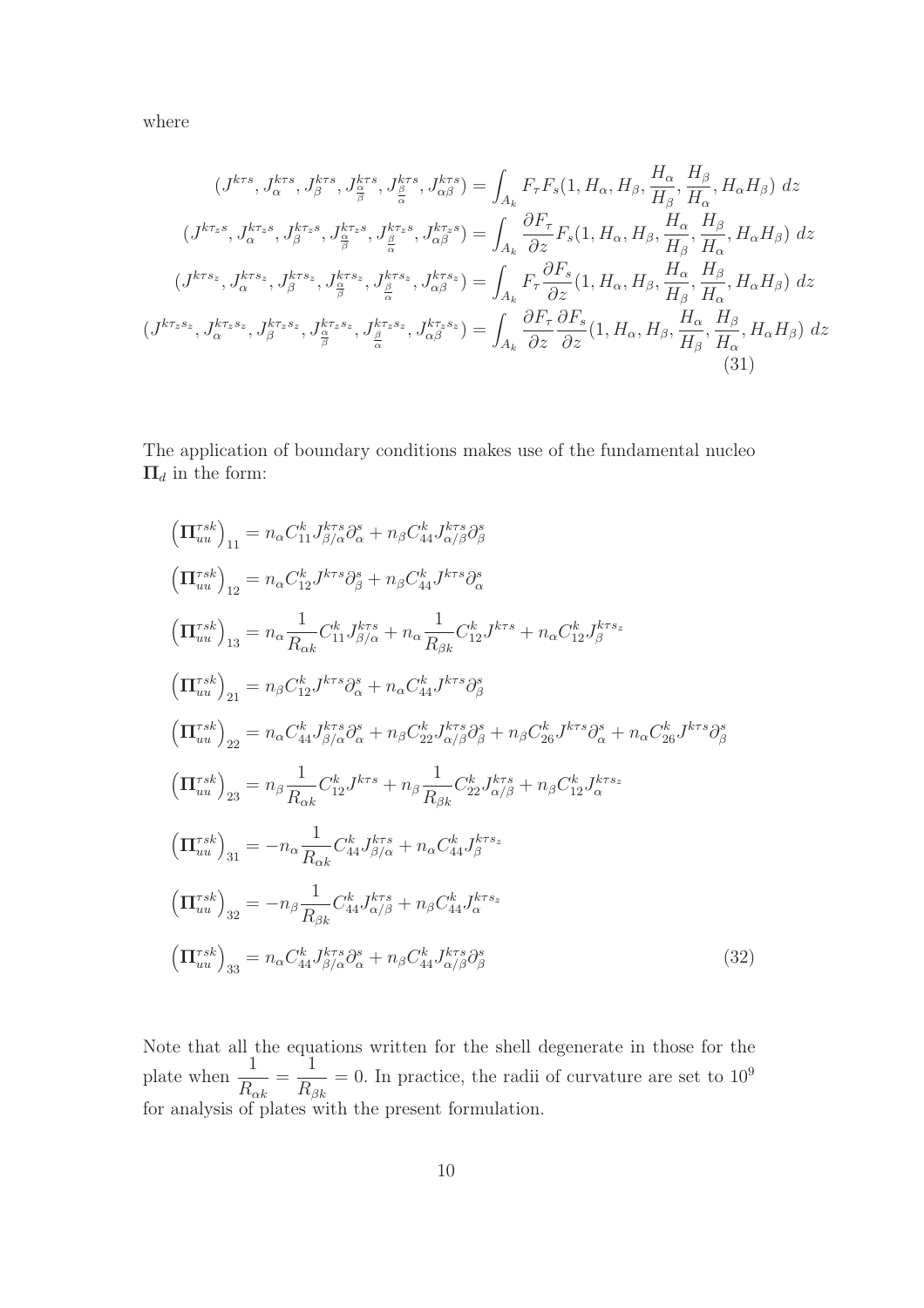#### 2.5 Dynamic governing equations

The PVD for the dynamic case is expressed as:

$$
\sum_{k=1}^{NL} \int_{\Omega_k} \int_{A_k} \left\{ \delta \epsilon_{pG}^{k} \sigma_{pC}^T + \delta \epsilon_{nG}^{k} \sigma_{nC}^k \right\} d\Omega_k dz = \sum_{k=1}^{NL} \int_{\Omega_k} \int_{A_k} \rho^k \delta \mathbf{u}^{kT} \ddot{\mathbf{u}}^k d\Omega_k dz + \sum_{k=1}^{NL} \delta L_e^k
$$
\n(33)

where  $\rho^k$  is the mass density of the k-th layer and double dots denote acceleration.

By substituting the geometrical relations and the constitutive equations, one obtains the following governing equations:

$$
\delta \mathbf{u}_s^{kT} : \qquad \mathbf{K}_{uu}^{k\tau s} \mathbf{u}_\tau^k = \mathbf{M}^{k\tau s} \ddot{\mathbf{u}}_\tau^k + \mathbf{P}_{u\tau}^k \tag{34}
$$

In the case of free vibrations one has:

$$
\delta \mathbf{u}_s^{kT} : \qquad \mathbf{K}_{uu}^{k\tau s} \mathbf{u}_\tau^k = \mathbf{M}^{k\tau s} \ddot{\mathbf{u}}_\tau^k \tag{35}
$$

where  $\mathbf{M}^{k\tau s}$  is the fundamental nucleus for the inertial term, given by

$$
\mathbf{M}_{ij}^{k\tau s} = \rho^k J_{\alpha\beta}^{k\tau s}, \quad i = j
$$
  
\n
$$
\mathbf{M}_{ij}^{k\tau s} = 0, \quad i \neq j
$$
\n(36)

The meaning of the integral  $J_{\alpha\beta}^{k\tau s}$  has been illustrated in eq. (31). The geometrical and mechanical boundary conditions are the same of the static case.

# 3 The radial basis function method for free vibration problems

Consider a linear elliptic partial differential operator  $\mathcal L$  acting in a bounded region Ω in  $\mathbb{R}^n$  and another operator  $\mathcal{L}_B$  acting on a boundary  $\partial\Omega$ . The eigenproblem looks for eigenvalues  $(\lambda)$  and eigenvectors (u) that satisfy

$$
\mathcal{L}\mathbf{u} + \lambda \mathbf{u} = 0 \text{ in } \Omega \tag{37}
$$

$$
\mathcal{L}_B \mathbf{u} = 0 \text{ on } \partial \Omega \tag{38}
$$

The eigenproblem defined in (37) and (38) will be replaced by a finite-dimensional eigenvalue problem, after the radial basis approximations.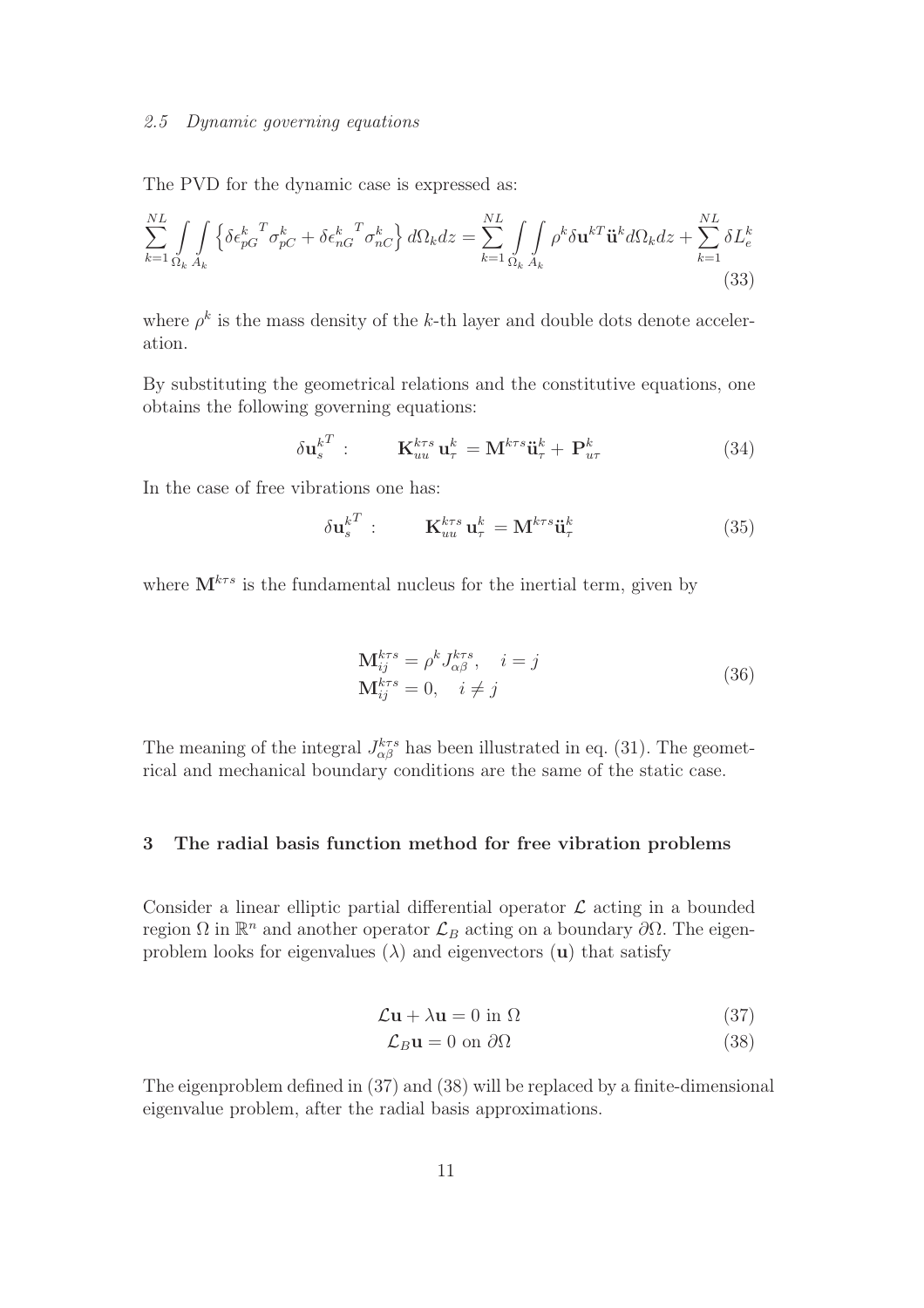The radial basis function ( $\phi$ ) approximation of a function (**u**) is given by

$$
\tilde{\mathbf{u}}(\mathbf{x}) = \sum_{i=1}^{N} \alpha_i \phi \left( ||x - y_i||_2 \right), \mathbf{x} \in \mathbb{R}^n \tag{39}
$$

where  $y_i$ ,  $i = 1, ..., N$  is a finite set of distinct points (centers) in  $\mathbb{R}^n$ .

Derivatives of  $\tilde{u}$  are computed as

$$
\frac{\partial \tilde{\mathbf{u}}}{\partial x} = \sum_{j=1}^{N} \alpha_j \frac{\partial \phi_j}{\partial x}
$$
(40)

$$
\frac{\partial^2 \tilde{\mathbf{u}}}{\partial x^2} = \sum_{j=1}^N \alpha_j \frac{\partial^2 \phi_j}{\partial x^2}, \text{etc}
$$
 (41)

In the present collocation approach, one needs to impose essential and natural boundary conditions. Consider, for example, the condition  $w = 0$ , on a simply supported or clamped edge. The conditions are enforced by interpolating as

$$
w = 0 \to \sum_{j=1}^{N} \alpha_j^W \phi_j = 0 \tag{42}
$$

Other boundary conditions are interpolated in a similar way.

Examples of some common RBFs are

Cubic: 
$$
\phi(r) = r^3
$$

\nThink the following equations:

\n
$$
\phi(r) = r^2 \log(r)
$$
\nWendland functions:

\n
$$
\phi(r) = (1 - r)^m p(r)
$$
\nGaussian: 
$$
\phi(r) = e^{-(cr)^2}
$$

\nMultiquadrics: 
$$
\phi(r) = \sqrt{c^2 + r^2}
$$

\nInverse Multiquadrics: 
$$
\phi(r) = (c^2 + r^2)^{-1/2}
$$

where the Euclidian distance  $r$  is real and non-negative and  $c$  is a positive shape parameter. Considering N distinct interpolations, and knowing  $u(x_j)$ ,  $j = 1, 2, ..., N$ , one finds  $\alpha_i$  by the solution of a  $N \times N$  linear system

$$
A\alpha = u \tag{43}
$$

where  $\mathbf{A} = [\phi (\|x - y_i\|_2)]_{N \times N}, \boldsymbol{\alpha} = [\alpha_1, \alpha_2, ..., \alpha_N]^T$  and  $\mathbf{u} = [u(x_1), u(x_2), ..., u(x_N)]^T$ .

The solution of the eigenproblem by radial basis functions considers  $N_I$  nodes in the interior of the domain and  $N_B$  nodes on the boundary, witha total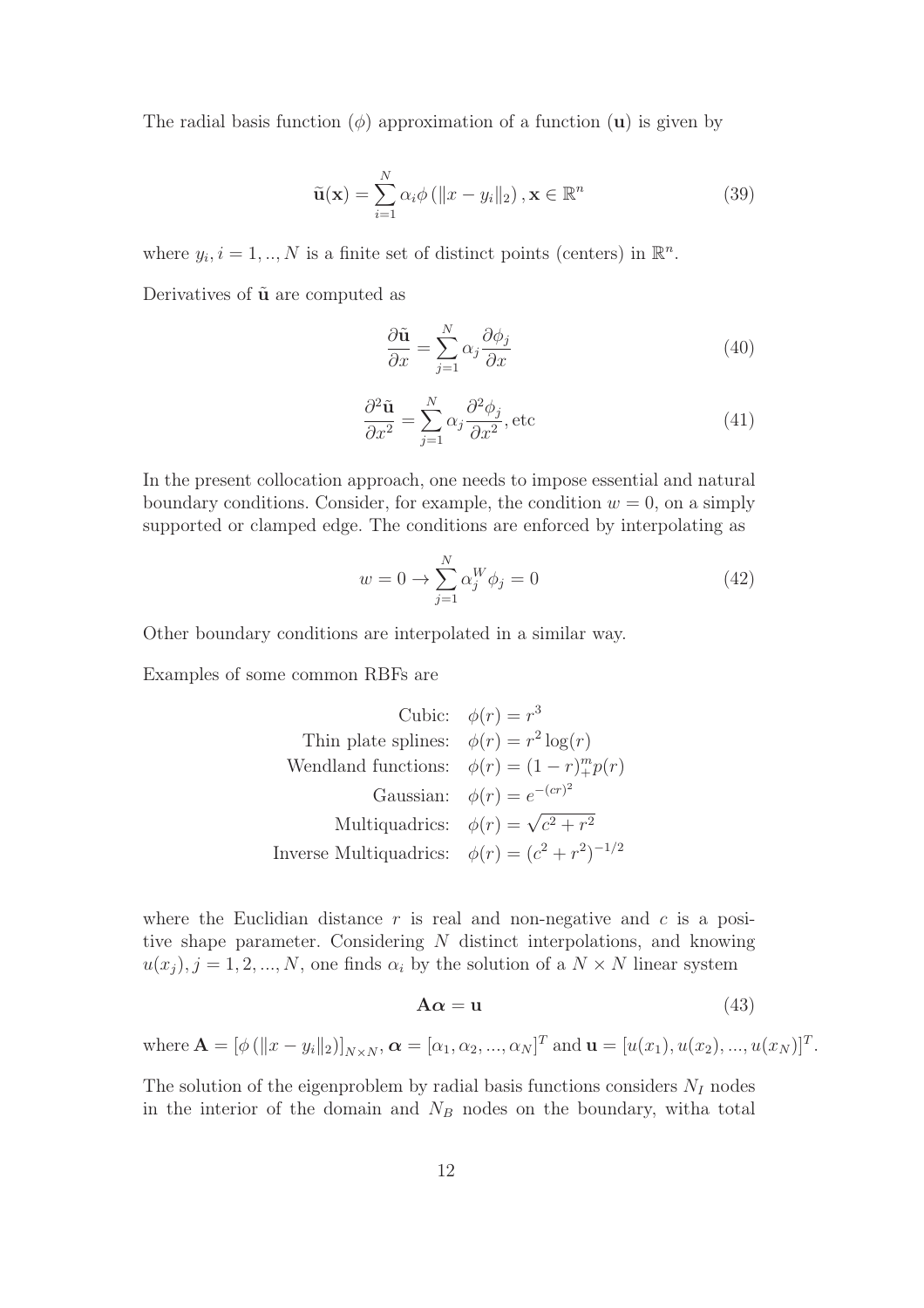number of nodes  $N = N_I + N_B$ . The interpolation points are denoted by  $x_i \in \Omega, i = 1, ..., N_I$  and  $x_i \in \partial\Omega, i = N_I + 1, ..., N$ . At the points in the domain, the following eigenproblem is defined

$$
\sum_{i=1}^{N} \alpha_i \mathcal{L} \phi \left( \|x - y_i\|_2 \right) = \lambda \tilde{\mathbf{u}}(x_j), j = 1, 2, ..., N_I
$$
 (44)

or

$$
\mathcal{L}^I \alpha = \lambda \tilde{\mathbf{u}}^I \tag{45}
$$

where

$$
\mathcal{L}^{I} = \left[ \mathcal{L}\phi \left( ||x - y_{i}||_{2} \right) \right]_{N_{I} \times N} \tag{46}
$$

At the points on the boundary, the imposed boundary conditions are

$$
\sum_{i=1}^{N} \alpha_i \mathcal{L}_B \phi \left( \|x - y_i\|_2 \right) = 0, j = N_I + 1, ..., N \tag{47}
$$

or

$$
\mathbf{B}\alpha = 0\tag{48}
$$

where  $\mathbf{B} = \mathcal{L}_B \phi \left[ \left( ||x_{N_I+1} - y_j||_2 \right) \right]_{N_B \times N}$ .

Therefore, one can write a finite-dimensional eigenvalue problem and solve equations (45) and (48) as a generalized eigenvalue problem

$$
\begin{bmatrix} \mathcal{L}^I \\ \mathbf{B} \end{bmatrix} \alpha = \lambda \begin{bmatrix} \mathbf{A}^I \\ \mathbf{0} \end{bmatrix} \alpha
$$
 (49)

where

$$
\mathbf{A}^I = \phi\left[ (\|x_{N_I} - y_j\|_2) \right]_{N_I \times N}
$$

For free vibration problems an harmonic solution is assumed for the displacements  $u_0, u_1, v_0, v_1, \cdots$ 

$$
u_0 = U_0(x, y)e^{i\omega t}; \quad u_1 = U_1(x, y)e^{i\omega t}; \quad u_3 = U_3(x, y)e^{i\omega t}
$$
  
\n
$$
v_0 = V_0(x, y)e^{i\omega t}; \quad v_1 = V_1(x, y)e^{i\omega t}; \quad v_3 = V_3(x, y)e^{i\omega t}
$$
  
\n
$$
w_0 = W_0(x, y)e^{i\omega t}; \quad w_1 = W_1(x, y)e^{i\omega t}; \quad w_2 = W_2(x, y)e^{i\omega t}
$$
 (50)

where  $\omega$  is the frequency of natural vibration. Substituting the harmonic expansion into equations (49) in terms of the amplitudes  $U_0, U_1, U_3, V_0, V_1, V_3, W_0, W_1, W_2$ , one can obtain the natural frequencies and vibration modes for the plate or shell problem, by solving the eigenproblem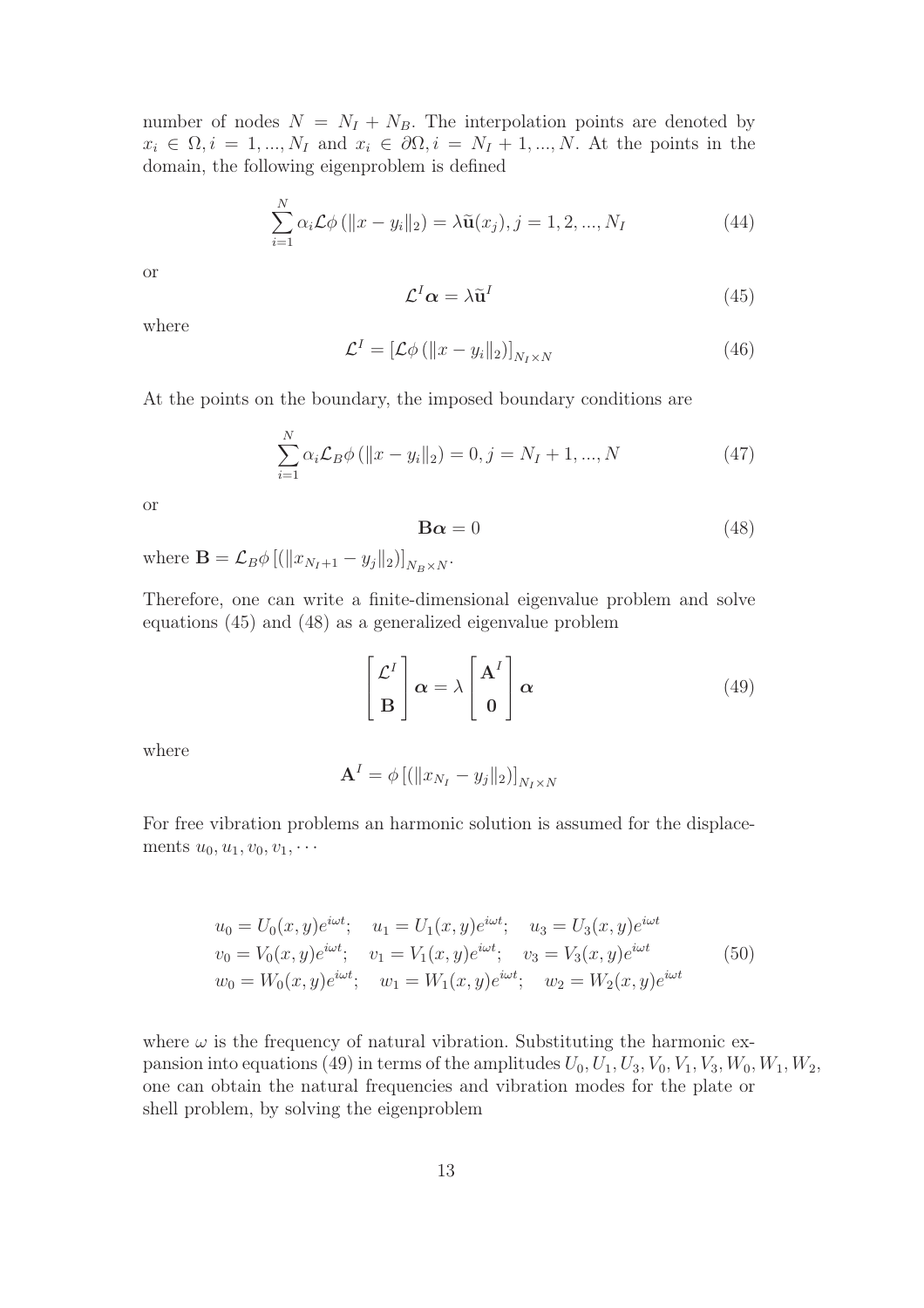$$
\left[\mathcal{L} - \omega^2 \mathcal{G}\right] \mathbf{X} = \mathbf{0} \tag{51}
$$

where  $\mathcal L$  collects all stiffness terms and  $\mathcal G$  collects all terms related to the inertial terms. In  $(51)$  X are the modes of vibration associated with the natural frequencies defined as  $\omega$ .

#### 4 Numerical results

In this section the higher-order shear deformation theory is combined with radial basis functions collocation for the free vibration analysis of functionally graded shell panels. Examples include spherical  $(R_x = R_y = R)$  as well as cylindrical ( $R_x = R$  and  $R_y = \infty$ ) shell panels with all edges clamped (CCCC) or simply supported (SSSS). Particular cases of these are also considered: isotropic materials (fully ceramic,  $p = 0$ , and fully metal,  $p = \infty$ ) and plates  $(R_x = R_y = \infty).$ 

To study the effect of  $\epsilon_{zz} \neq 0$  in these problems, the case  $\epsilon_{zz} = 0$  is implemented by considering  $w = w_0$  instead (3).

Results are compared with those from Pradyumna and Bandyopadhyay [46], who used finite elements formulation and a HSDT disregarding through-thethickness deformations.

The following material properties are used:

silicon nitride 
$$
(Si_3N_4)
$$
:  
\n $E_c = 322.2715GPa, \nu_c = 0.24, \rho_c = 2370Kg/m^3$  (52)  
\nstainless steel  $(SUS304)$ :

$$
E_m = 207.7877GPa, \ \nu_m = 0.31776, \ \rho_m = 8166Kg/m^3 \tag{53}
$$
aluminum:

$$
E_m = 70GPa, \ \nu_m = 0.3, \ \rho_m = 2707Kg/m^3 \tag{54}
$$
alumina:

$$
E_c = 380GPa, \ \nu_c = 0.3, \ \rho_c = 3000Kg/m^3 \tag{55}
$$

The non-dimensional frequency is given as

$$
\bar{w} = wa^2 \sqrt{\frac{\rho_m h}{D}} \quad \text{where} \quad D = \frac{E_m h^3}{12(1 - \nu_m^2)}.
$$
\n
$$
(56)
$$

In all numerical examples a Chebyshev grid is employed (see figure 2) and the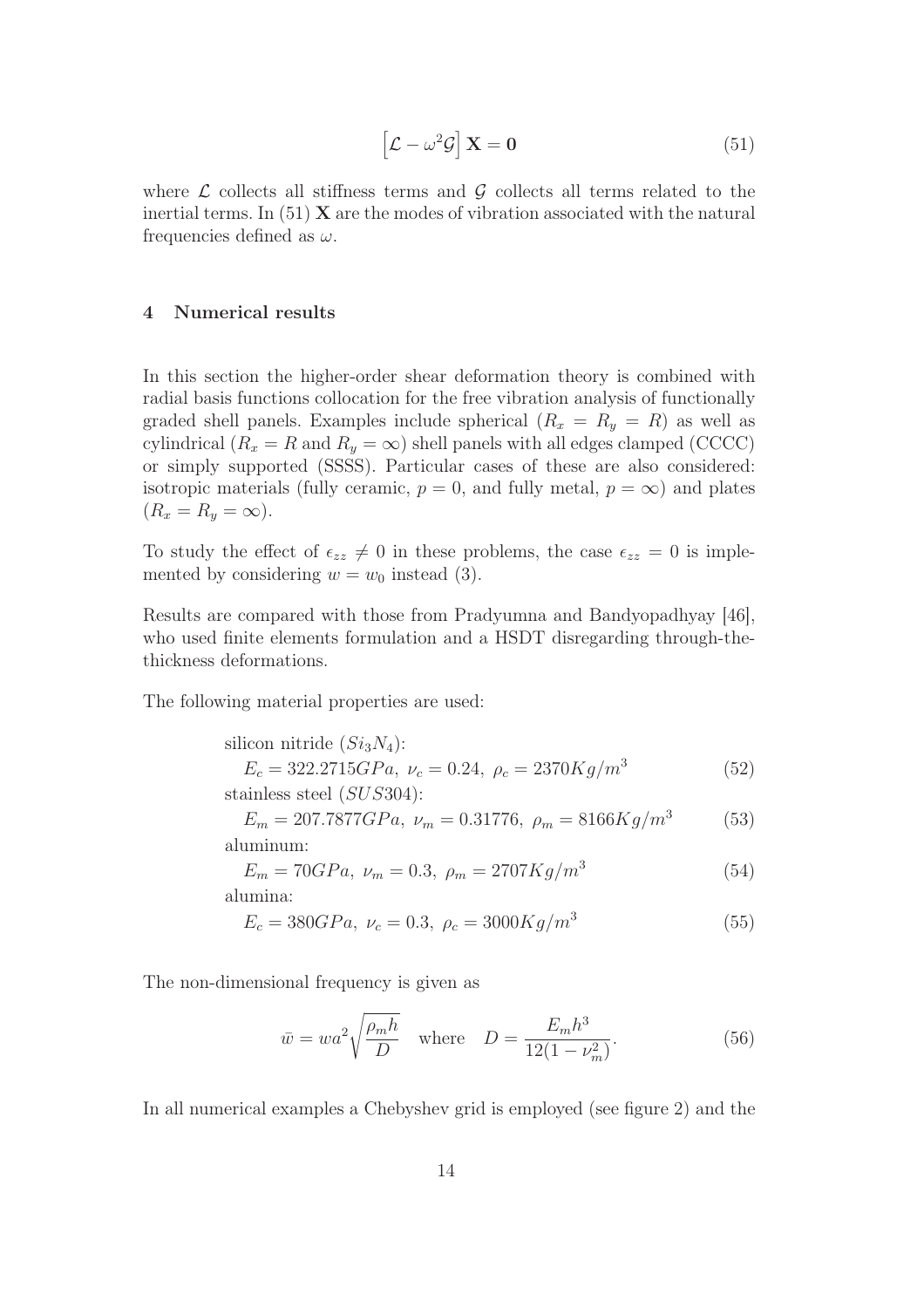| grid             | $13^2$   | $17^{2}$ | $19^{2}$ | $21^2$   |
|------------------|----------|----------|----------|----------|
| $1^{st}$         | 60.3483  | 60.3431  | 60.3499  | 60.3479  |
| $2^{nd}$         | 115.2450 | 115.2134 | 115.2315 | 115.2044 |
| $3^{rd}$         | 115.3917 | 115.3665 | 115.3755 | 115.3347 |
| $\varDelta^{th}$ | 162.1741 | 162.0337 | 162.0727 | 162.0860 |

Initial study. Square CCCC FG cylindrical panel,  $Si<sub>3</sub>N<sub>4</sub>$  and  $SUS304$ ,  $a/h = 10$ ,  $a/R = 0.1, p = 0.2.$ 

Wendland function defined as

$$
\phi(r) = (1 - c \ r)^8_+ \left( 32(c \ r)^3 + 25(c \ r)^2 + 8c \ r + 1 \right) \tag{57}
$$

Here, the shape parameter  $(c)$  is obtained by an optimization procedure, as detailed in Ferreira and Fasshauer [47].

| 1           |  |        |        |        |        |           |     |         |     |         |  |
|-------------|--|--------|--------|--------|--------|-----------|-----|---------|-----|---------|--|
|             |  |        |        |        |        |           |     |         |     |         |  |
| 0.8         |  |        |        |        |        |           |     |         |     |         |  |
|             |  |        |        |        |        |           |     |         |     |         |  |
| 0.6         |  |        |        |        |        |           |     |         |     |         |  |
|             |  |        |        |        |        |           |     |         |     |         |  |
| 0.4         |  |        |        |        |        |           |     |         |     |         |  |
|             |  |        |        |        |        |           |     |         |     |         |  |
| 0.2         |  |        |        |        |        |           |     |         |     |         |  |
|             |  |        |        |        |        |           |     |         |     |         |  |
| $\mathbf 0$ |  |        |        |        |        |           |     |         |     |         |  |
|             |  |        |        |        |        |           |     |         |     |         |  |
| $-0.2$      |  |        |        |        |        |           |     |         |     |         |  |
|             |  |        |        |        |        |           |     |         |     |         |  |
| $-0.4$      |  |        |        |        |        |           |     |         |     |         |  |
|             |  |        |        |        |        |           |     |         |     |         |  |
|             |  |        |        |        |        |           |     |         |     |         |  |
| $-0.6$      |  |        |        |        |        |           |     |         |     |         |  |
|             |  |        |        |        |        |           |     |         |     |         |  |
| $-0.8$      |  |        |        |        |        |           |     |         |     |         |  |
|             |  |        |        |        |        |           |     |         |     |         |  |
| -1          |  | $-0.8$ | $-0.6$ | $-0.4$ | $-0.2$ | $\pmb{0}$ | 0.2 | $0.4\,$ | 0.6 | $0.8\,$ |  |

Fig. 2. A sketch of a Chebyshev grid for  $17^2$  points

An initial study was performed to show the convergence of the present approach and select the number of points to use in the computation of the vibration problems. Results are presented in table 1 and refer to the first four vibration modes of a clamped functionally graded cylindrical shell panel composed of silicon nitride (52) and stainless steel (53), with side-to-thickness ratio  $a/h = 10$ , side-to-radius ratio  $a/R = 0.1$ , power law exponent  $p = 0.2$ , and  $a = b = 2$ . A 17<sup>2</sup> grid was chosen for the following vibration problems.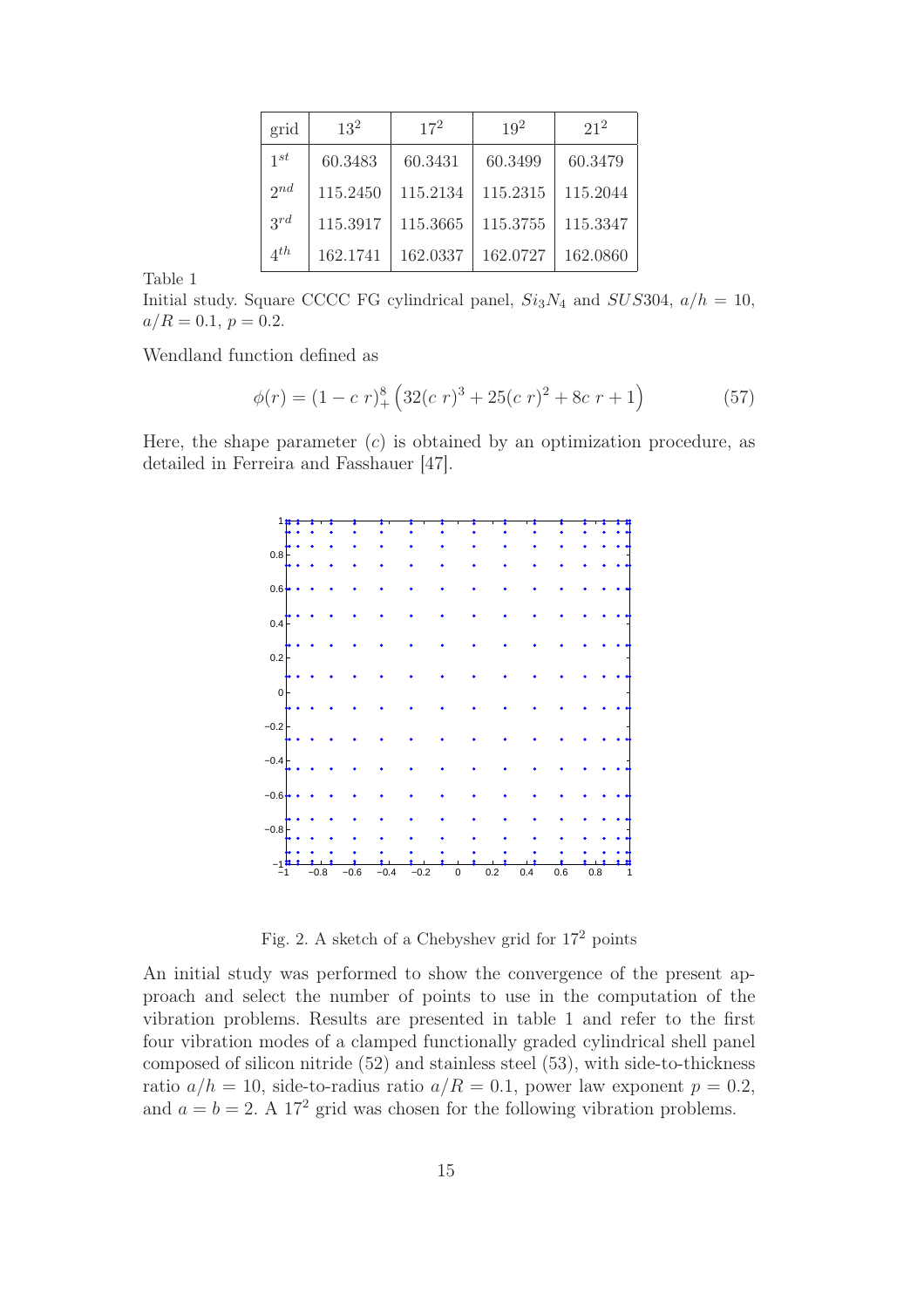|                |                                | $p=0$       | $p = 0.2$ | $p=2$    | $p = 10$ | $p = \infty$ |
|----------------|--------------------------------|-------------|-----------|----------|----------|--------------|
| mode           | source                         | $(Si_3N_4)$ |           |          |          | (SUS304)     |
| $\mathbf{1}$   | ref. $[46]$                    | 72.9613     | 60.0269   | 39.1457  | 33.3666  | 32.0274      |
|                | ref. $[48]$                    | 74.518      | 57.479    | 40.750   | 35.852   | 32.761       |
|                | present $\epsilon_{zz} = 0$    | 74.2634     | 60.0061   | 40.5259  | 35.1663  | 32.6108      |
|                | present $\epsilon_{zz} \neq 0$ | 74.5821     | 60.3431   | 40.8262  | 35.4229  | 32.8593      |
| $\overline{2}$ | ref. $[46]$                    | 138.5552    | 113.8806  | 74.2915  | 63.2869  | 60.5546      |
|                | ref. $[48]$                    | 144.663     | 111.717   | 78.817   | 69.075   | 63.314       |
|                | present $\epsilon_{zz} = 0$    | 141.6779    | 114.3788  | 76.9725  | 66.6482  | 61.9329      |
|                | present $\epsilon_{zz} \neq 0$ | 142.4281    | 115.2134  | 77.6639  | 67.1883  | 62.4886      |
| 3              | ref. $[46]$                    | 138.5552    | 114.0266  | 74.3868  | 63.3668  | 60.6302      |
|                | ref. [48]                      | 145.740     | 112.531   | 79.407   | 69.609   | 63.806       |
|                | present $\epsilon_{zz} = 0$    | 141.8485    | 114.5495  | 77.0818  | 66.7332  | 62.0082      |
|                | present $\epsilon_{zz} \neq 0$ | 142.6024    | 115.3665  | 77.7541  | 67.2689  | 62.5668      |
| $\overline{4}$ | ref. $[46]$                    | 195.5366    | 160.6235  | 104.7687 | 89.1970  | 85.1788      |
|                | ref. [48]                      | 206.992     | 159.855   | 112.457  | 98.386   | 90.370       |
|                | present $\epsilon_{zz} = 0$    | 199.1566    | 160.7355  | 107.9484 | 93.3350  | 86.8160      |
|                | present $\epsilon_{zz} \neq 0$ | 200.3158    | 162.0337  | 108.9677 | 94.0923  | 87.6341      |

First 4 modes of a CCCC square FG cylindrical shell panel,  $Si<sub>3</sub>N<sub>4</sub>$  and  $SUS304$ ,  $a/h = 10$ ,  $a/R = 0.1$ , for several p.

## 4.1 Clamped functionally graded cylindrical shell panel

The free vibration of clamped FG cylindrical shell panels is analysed.

In table 2 the first 4 vibration modes of a square clamped FG cylindrical shell panel with constituents silicon nitride (52) and stainless steel (53), side-tothickness ratio  $a/h = 10$ , side-to-radius ratio  $a/R = 0.1$ , and several power law exponents  $p$  are presented. Results are compared with [46] and those from Yang and Shen [48], with the differential quadrature approximation and Galerkin technique, both neglecting through-the-thickness deformations.

In figure 3 the first 4 modes of a CCCC square FG cylindrical shell panel, with constituents silicon nitride and stainless steel, ratios  $a/h = 10$  and  $R/a = 10$ , and power law exponent  $p = 0.2$  are presented.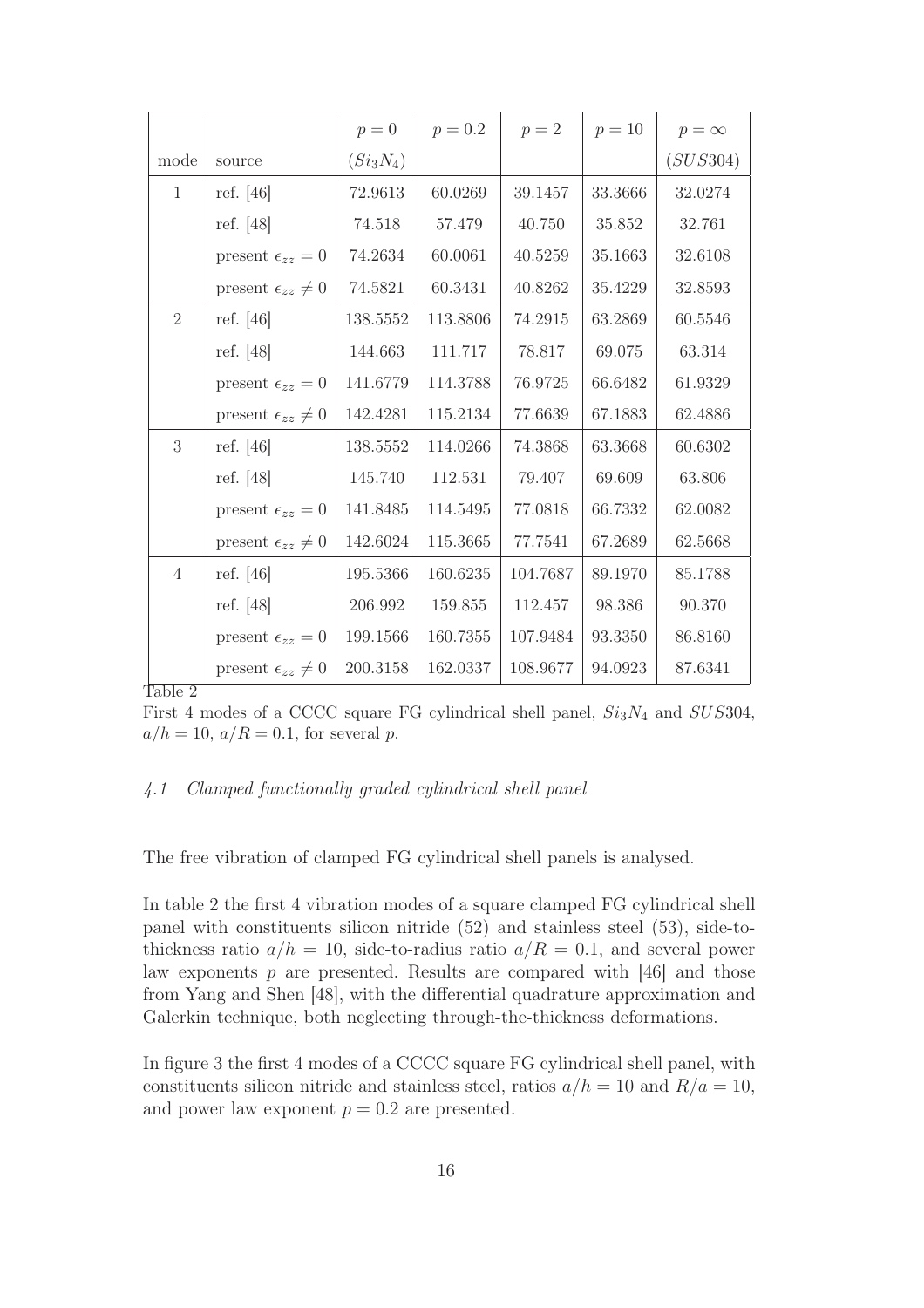

Fig. 3. First 4 modes of a CCCC square FG cylindrical shell panel,  $Si<sub>3</sub>N<sub>4</sub>$  and  $SUS304, a/h = 10, a/R = 0.1, p = 0.2.$ 

The fundamental frequency of square clamped FG cylindrical shell panels composed of aluminum (54) and alumina (55), with side-to-radius ratio  $a/R = 0.1$ , various side-to-thickness ratios  $a/h$  and power law exponents p are presented in table 3.

The results of the present approach in tables 2 and 3 compare well with references. The combination of present HSDT and the meshless technique based on collocation with radial basis function shows very good accuracy in the free vibration analysis of FG shells.

In table 4 the fundamental frequency of square clamped FG cylindrical shell panels composed of aluminum (54) and alumina (55), with side-to-thickness ratios  $a/h = 10$ , are presented considering various side-to-radius ratio  $a/R$ , and power law exponents p.

## 4.2 Simply supported functionally graded cylindrical shell panel

The free vibration of simply supported FG cylindrical shell panels is now analysed.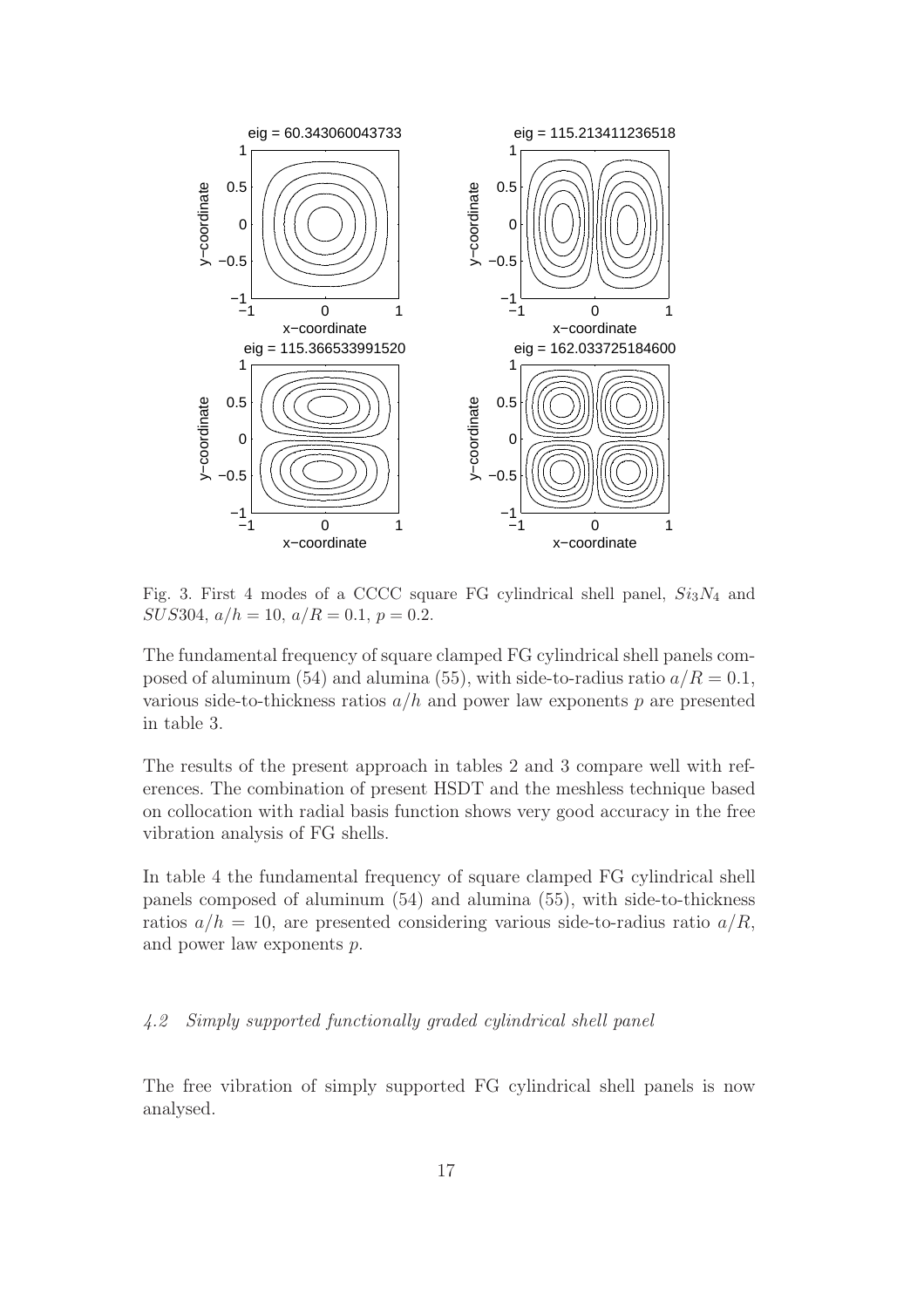| $\mathcal{p}$ | source                         | $a/h = 5$ | $a/h = 10$ | $a/h = 15$ | $a/h = 20$ | $a/h = 50$ | $a/h = 100$ |
|---------------|--------------------------------|-----------|------------|------------|------------|------------|-------------|
| $\Omega$      | <b>FSDT</b>                    | 56.5548   | 70.8035    | 75.7838    | 77.5654    | 85.4346    | 103.4855    |
|               | ref. $[46]$                    | 58.2858   | 71.7395    | 75.0439    | 77.0246    | 84.8800    | 102.9227    |
|               | present $\epsilon_{zz} = 0$    | 59.0433   | 72.3272    | 76.4904    | 78.4918    | 85.6073    | 102.3351    |
|               | present $\epsilon_{zz} \neq 0$ | 59.7741   | 72.8141    | 76.8148    | 78.7342    | 85.7713    | 102.7871    |
| 0.5           | <b>FSDT</b>                    | 47.2468   | 57.7597    | 62.2838    | 63.8393    | 70.3199    | 87.1049     |
|               | ref. $[46]$                    | 48.7185   | 58.5305    | 61.5835    | 63.1381    | 69.8604    | 86.5452     |
|               | present $\epsilon_{zz} = 0$    | 49.3050   | 59.5188    | 62.6780    | 64.2371    | 70.4237    | 85.4780     |
|               | present $\epsilon_{zz} \neq 0$ | 49.9508   | 59.9353    | 62.9544    | 64.4438    | 70.5664    | 85.9029     |
| $\mathbf{1}$  | <b>FSDT</b>                    | 42.0305   | 51.0884    | 55.4209    | 56.7991    | 62.8458    | 77.7762     |
|               | ref. $[46]$                    | 43.4243   | 52.0173    | 54.7015    | 56.0880    | 62.2152    | 77.0774     |
|               | present $\epsilon_{zz} = 0$    | 43.9548   | 52.8776    | 55.6437    | 57.0255    | 62.7088    | 76.6386     |
|               | present $\epsilon_{zz} \neq 0$ | 44.5754   | 53.2759    | 55.9081    | 57.2226    | 62.8414    | 77.0381     |

Fundamental frequencies of CCCC square FG cylindrical shell panels composed of aluminum and alumina,  $R/a = 0.1$ , for various  $a/h$  and p.

Table 5 presents the fundamental frequency of a square simply supported FG cylindrical shell panel with constituents aluminum (54) and alumina (55), length-to-thickness ratio  $a/h = 10$ , and several length-to-radius ratio  $a/R$  and several power law exponents  $p$  as well.

In figure 4 the relationships between fundamental frequency and the radius-tolength ratio  $R/a$  is visualized for various power law exponents p. It refers to the square simply supported FG cylindrical shell panel composed from aluminum (54) and alumina (55), with side-to-thickness ratio  $a/h = 10$ . The graphic on the left was obtained from tabulated values on table 5 and the right one is more detailed for values of p smaller or equal than 5 ( $p = 0.5, 1, 2, 3, 4, 5$ ).

## 4.3 Clamped functionally graded spherical shell panel

We now study the free vibration of clamped FG spherical shell panels.

The fundamental frequency of a square clamped FG spherical shell panel with constituents aluminum (54) and alumina (55), and side-to-thickness ratio  $a/h = 10$ , considering various side-to-radius ratios  $a/R$ , and several power law exponents p are presented in table 6.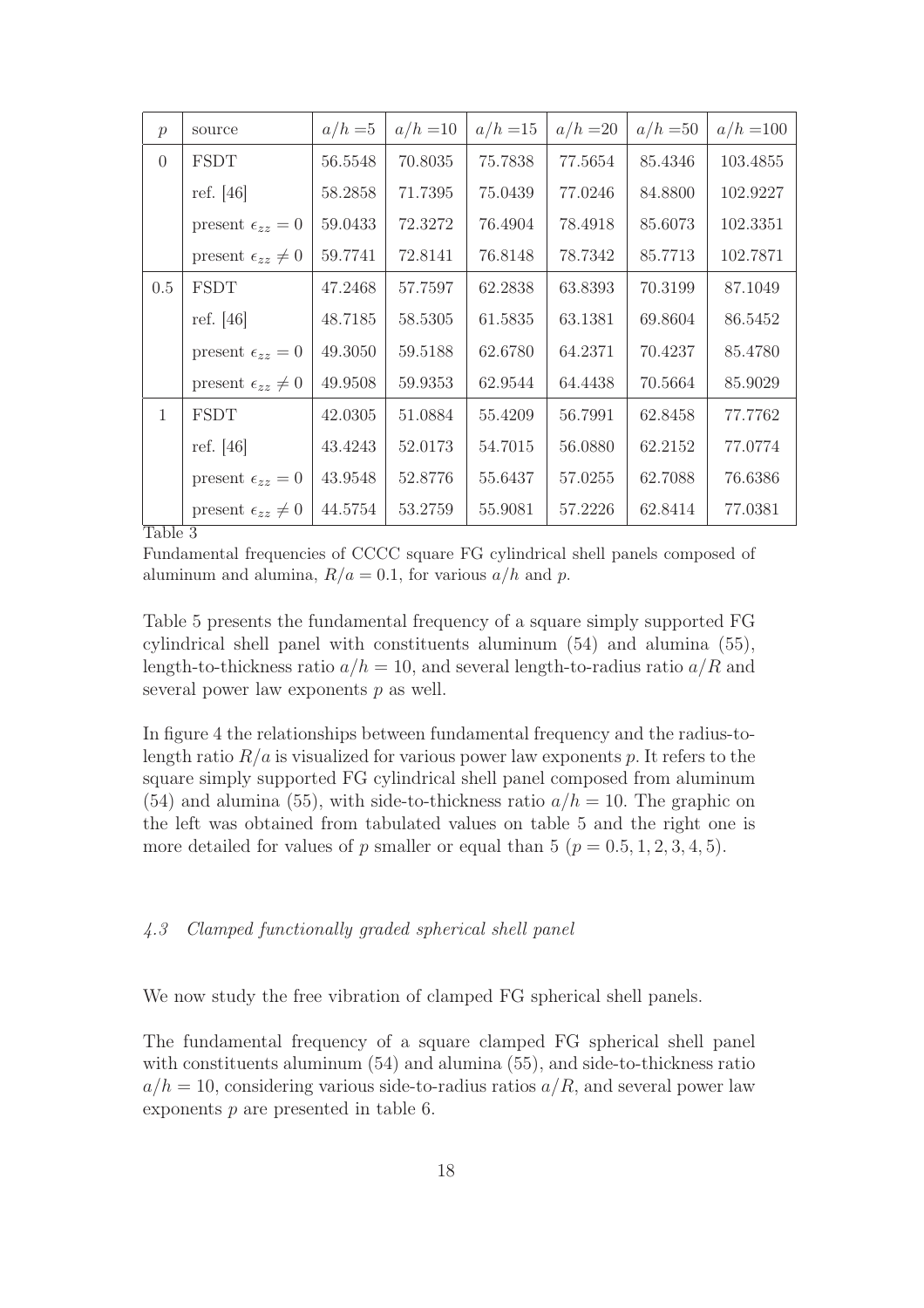| $\mathcal{p}$  | source                         | $R/a = 0.5$ | $R/a=1$ | $R/a = 5$ | $R/a = 10$ | $R/a = 50$ | Plate   |
|----------------|--------------------------------|-------------|---------|-----------|------------|------------|---------|
| $\overline{0}$ | ref. $[46]$                    | 129.9808    | 94.4973 | 71.8861   | 71.0394    | 70.7660    | 70.7546 |
|                | present $\epsilon_{zz} = 0$    | 133.6037    | 95.5849 | 73.1640   | 72.3304    | 72.0614    | 72.0502 |
|                | present $\epsilon_{zz} \neq 0$ | 134.5056    | 96.0131 | 73.6436   | 72.8141    | 72.5465    | 72.5353 |
| 0.2            | ref. [46]                      | 119.6109    | 87.3930 | 68.1152   | 67.3320    | 67.0801    | 67.0698 |
|                | present $\epsilon_{zz} = 0$    | 121.8612    | 87.8148 | 66.6620   | 65.8808    | 65.6371    | 65.6299 |
|                | present $\epsilon_{zz} \neq 0$ | 122.7375    | 88.1659 | 67.1004   | 66.3235    | 66.0814    | 66.0743 |
| 0.5            | ref. $[46]$                    | 108.1546    | 79.5689 | 63.1896   | 62.4687    | 62.2380    | 62.2291 |
|                | present $\epsilon_{zz} = 0$    | 110.2017    | 80.0146 | 60.2477   | 59.5215    | 59.3022    | 59.2985 |
|                | present $\epsilon_{zz} \neq 0$ | 111.0739    | 80.3049 | 60.6568   | 59.9353    | 59.7178    | 59.7142 |
| $\mathbf{1}$   | ref. $[46]$                    | 96.0666     | 71.2453 | 56.5546   | 55.8911    | 55.6799    | 55.6722 |
|                | present $\epsilon_{zz} = 0$    | 97.9069     | 71.6716 | 53.5430   | 52.8800    | 52.6864    | 52.6856 |
|                | present $\epsilon_{zz} \neq 0$ | 98.7955     | 71.9167 | 53.9340   | 53.2759    | 53.0841    | 53.0835 |
| 2              | ref. $[46]$                    | 84.4431     | 62.9748 | 36.2487   | 35.6633    | 35.4745    | 35.4669 |
|                | present $\epsilon_{zz} = 0$    | 86.3088     | 63.4398 | 47.5205   | 46.9447    | 46.7820    | 46.7835 |
|                | present $\epsilon_{zz} \neq 0$ | 87.2271     | 63.6675 | 47.9060   | 47.3343    | 47.1726    | 47.1741 |
| 10             | ref. $[46]$                    | 69.8224     | 51.3803 | 33.6611   | 33.1474    | 32.9812    | 32.9743 |
|                | present $\epsilon_{zz} = 0$    | 71.7634     | 52.0900 | 40.8099   | 40.4145    | 40.3028    | 40.3037 |
|                | present $\epsilon_{zz} \neq 0$ | 72.3922     | 52.2780 | 41.0985   | 40.7046    | 40.5923    | 40.5929 |
| $\infty$       | ref. $[46]$                    | 61.0568     | 44.2962 | 32.4802   | 32.0976    | 31.9741    | 31.9689 |
|                | present $\epsilon_{zz} = 0$    | 60.3660     | 43.1880 | 33.0576   | 32.6810    | 32.5594    | 32.5543 |
|                | present $\epsilon_{zz} \neq 0$ | 60.7735     | 43.3815 | 33.2743   | 32.8995    | 32.7786    | 32.7735 |

Fundamental frequencies of CCCC square FG cylindrical shell panels composed of aluminum and alumina,  $a/h = 10$ , for various  $R/a$  and p.

# 4.4 Simply supported functionally graded spherical shell panel

This example considers the free vibration of simply supported FG spherical shell panels.

The fundamental frequency of a square simply supported FG spherical shell panel composed of aluminum (54) and alumina (55), with side-to-thickness ratio  $a/h = 10$ , are presented in table 7 considering various side-to-radius ratios  $a/R$  as well power law exponents p.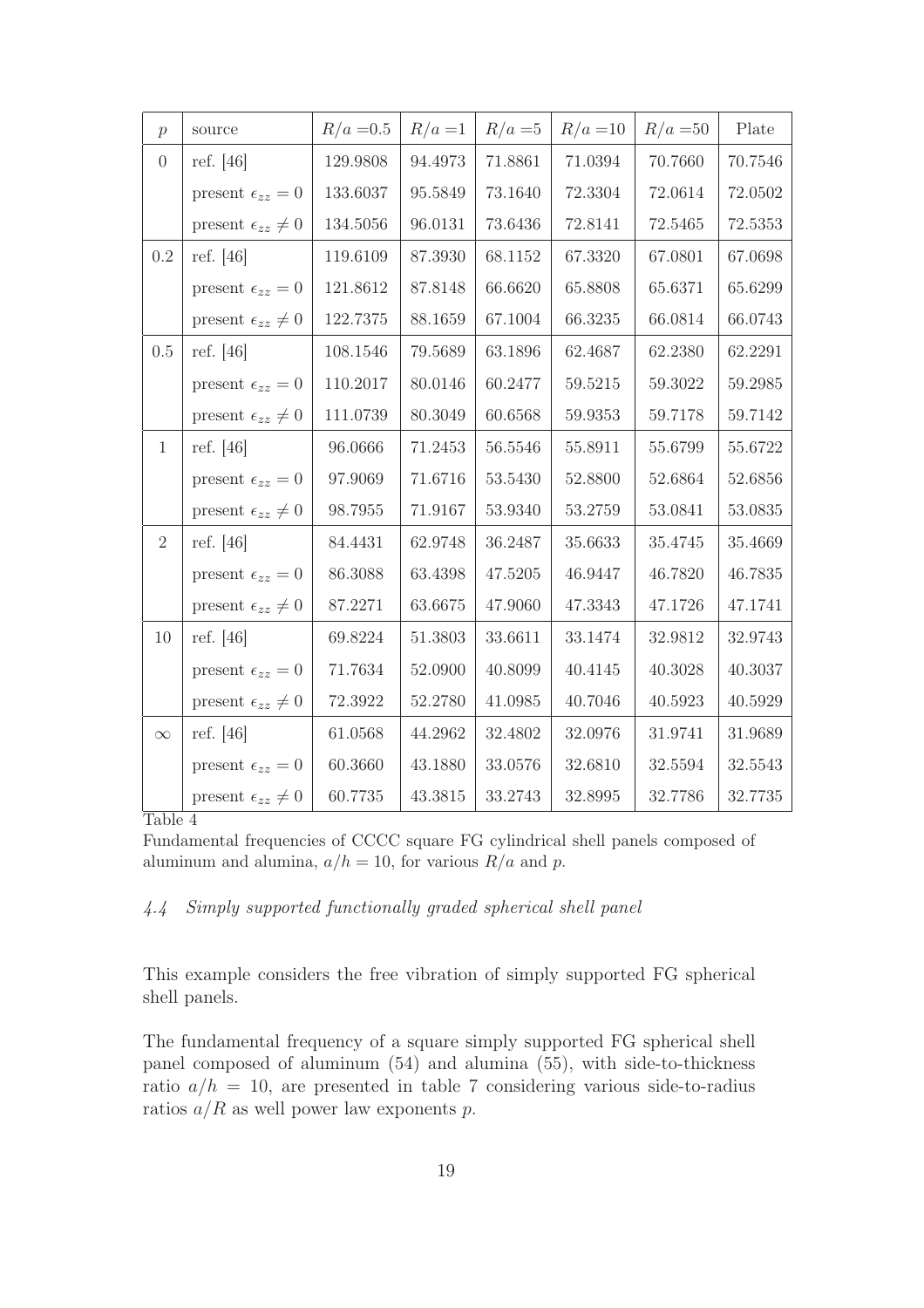| $\mathcal{p}$  | source                         | $R/a = 0.5$ | $R/a = 1$ | $R/a = 5$ | $R/a = 10$ | $R/a = 50$ | Plate   |
|----------------|--------------------------------|-------------|-----------|-----------|------------|------------|---------|
| $\Omega$       | ref. $[46]$                    | 68.8645     | 51.5216   | 42.2543   | 41.9080    | 41.7963    | 41.7917 |
|                | present $\epsilon_{zz} = 0$    | 70.1594     | 52.1938   | 42.6701   | 42.3153    | 42.2008    | 42.1961 |
|                | present $\epsilon_{zz} \neq 0$ | 69.9872     | 52.1101   | 42.7172   | 42.3684    | 42.2560    | 42.2513 |
| 0.2            | ref. $[46]$                    | 64.4001     | 47.5968   | 40.1621   | 39.8472    | 39.7465    | 39.7426 |
|                | present $\epsilon_{zz}=0$      | 65.3889     | 47.9338   | 38.7168   | 38.3840    | 38.2842    | 38.2827 |
|                | present $\epsilon_{zz} \neq 0$ | 65.2100     | 47.8590   | 38.7646   | 38.4368    | 38.3384    | 38.3368 |
| 0.5            | ref. $[46]$                    | 59.4396     | 43.3019   | 37.2870   | 36.9995    | 36.9088    | 36.9057 |
|                | present $\epsilon_{zz} = 0$    | 60.4255     | 43.6883   | 34.8768   | 34.5672    | 34.4809    | 34.4820 |
|                | present $\epsilon_{zz} \neq 0$ | 60.2422     | 43.6239   | 34.9273   | 34.6219    | 34.5365    | 34.5376 |
| $\mathbf{1}$   | ref. [46]                      | 53.9296     | 38.7715   | 33.2268   | 32.9585    | 32.8750    | 32.8726 |
|                | present $\epsilon_{zz} = 0$    | 54.8909     | 39.1753   | 30.9306   | 30.6485    | 30.5759    | 30.5792 |
|                | present $\epsilon_{zz} \neq 0$ | 54.7074     | 39.1246   | 30.9865   | 30.7077    | 30.6355    | 30.6386 |
| $\overline{2}$ | ref. [46]                      | 47.8259     | 34.3338   | 27.4449   | 27.1789    | 27.0961    | 27.0937 |
|                | present $\epsilon_{zz} = 0$    | 48.7807     | 34.7654   | 27.5362   | 27.2979    | 27.2423    | 27.2472 |
|                | present $\epsilon_{zz} \neq 0$ | 48.6005     | 34.7289   | 27.5977   | 27.3616    | 27.3055    | 27.3102 |
| 10             | ref. $[46]$                    | 37.2593     | 28.2757   | 19.3892   | 19.1562    | 19.0809    | 19.0778 |
|                | present $\epsilon_{zz} = 0$    | 38.2792     | 28.8072   | 24.2472   | 24.1063    | 24.0762    | 24.0802 |
|                | present $\epsilon_{zz} \neq 0$ | 38.1172     | 28.7611   | 24.2839   | 24.1444    | 24.1125    | 24.1171 |
| $\infty$       | ref. [46]                      | 31.9866     | 24.1988   | 19.0917   | 18.9352    | 18.8848    | 18.8827 |
|                | present $\epsilon_{zz} = 0$    | $31.7000\,$ | 23.5827   | 19.2796   | 19.1193    | 19.0675    | 19.0654 |
|                | present $\epsilon_{zz} \neq 0$ | 31.6222     | 23.5448   | 19.3008   | 19.1433    | 19.0924    | 19.0903 |

Fundamental frequencies of SSSS square FG cylindrical shell panels composed of aluminum and alumina,  $a/h = 10$ , for various  $R/a$  and p.

# 4.5 Discussion

All results presented in tables 2 to 7 are in excellent agreement with references considered. Exceptions are  $p = 10$  and  $R/a = 5, 10, 50$  for the SSSS panels, and  $p = 2, 10$  and  $R/a = 5, 10, 50$  for the CCCC panels. The authors did not find any explanation for these exceptions.

A detailed analysis of previous tables lead us to the following conclusions:

• Boundary conditions: Clamped FG shell panels present higher frequency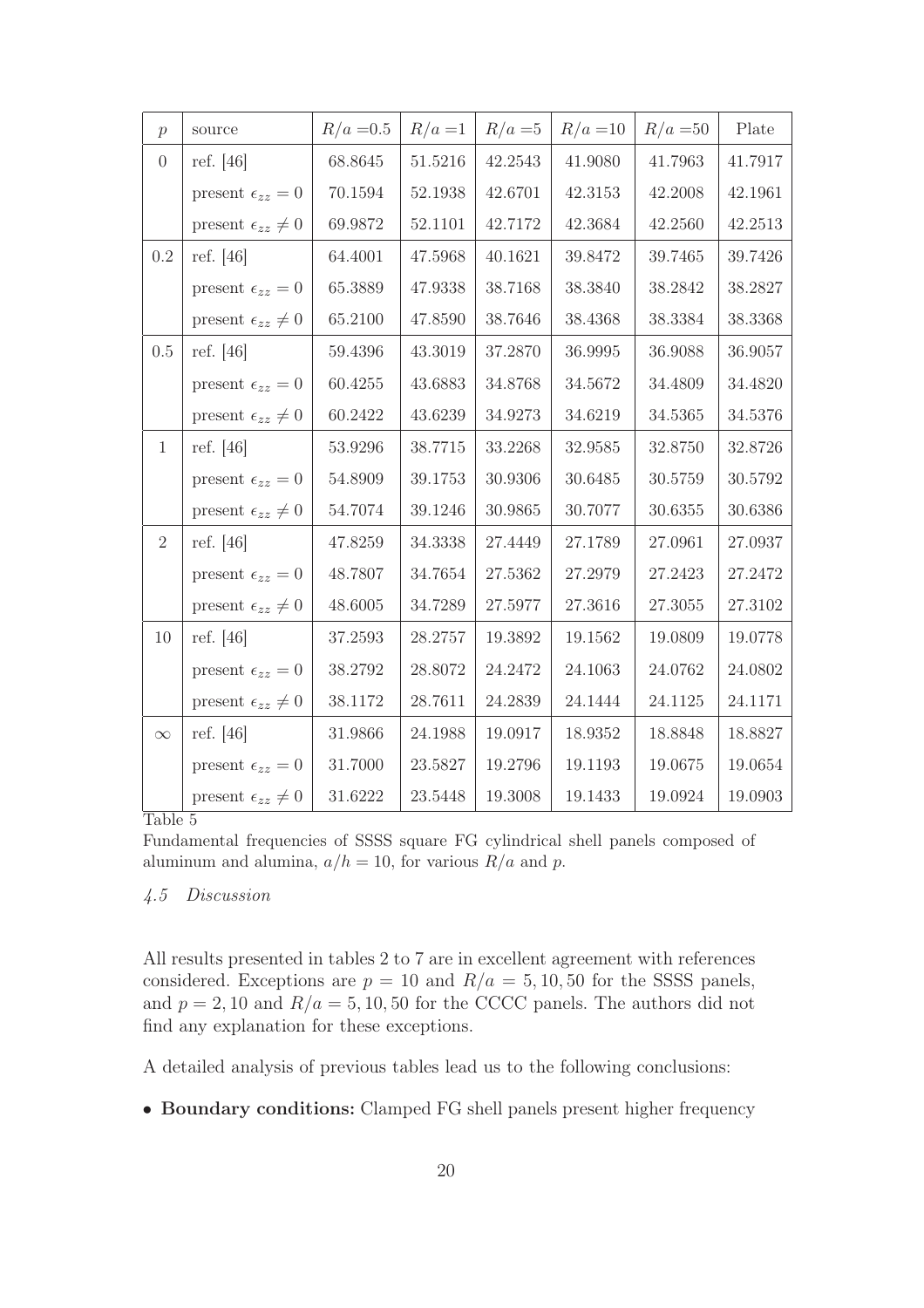

Fig. 4. Fundamental frequency as a function of the radius-to-length ratio for several  $p$ .

values than simply supported ones.

- Geometry: Lower radii of curvature values present higher frequency values, i. e., the fundamental frequency decreases as the ratio  $R/a$  increases.
- Material properties: The fundamental frequency of FG shell panels decreases as the exponent  $p$  in power-law increases.

Another conclusion from all tables, as easily seen in figure 4, is that the fundamental frequency decreases as the radius of curvature increases. The fall-off is faster for smaller values of  $R(R/a)$  and then shows fast convergence.

The effect of  $\epsilon_{zz} \neq 0$  shows significance in thicker shells (see table 2) and seems independent of the radius of curvature (see tables 4 to 7 ).

#### 5 Concluding remarks

For the first time, Carrera's Unified Formulation was combined with the radial basis functions collocation technique for the free vibration analysis of functionally graded shells. A higher-order shear deformation theory that allows extensibility in the thickness direction was implemented and the effect of  $\epsilon_{zz} \neq 0$  was studied.

Numerical results were compared with other sources and the present approach demonstrated to be successful in the free vibration analysis of functionally graded shells and easy to implement.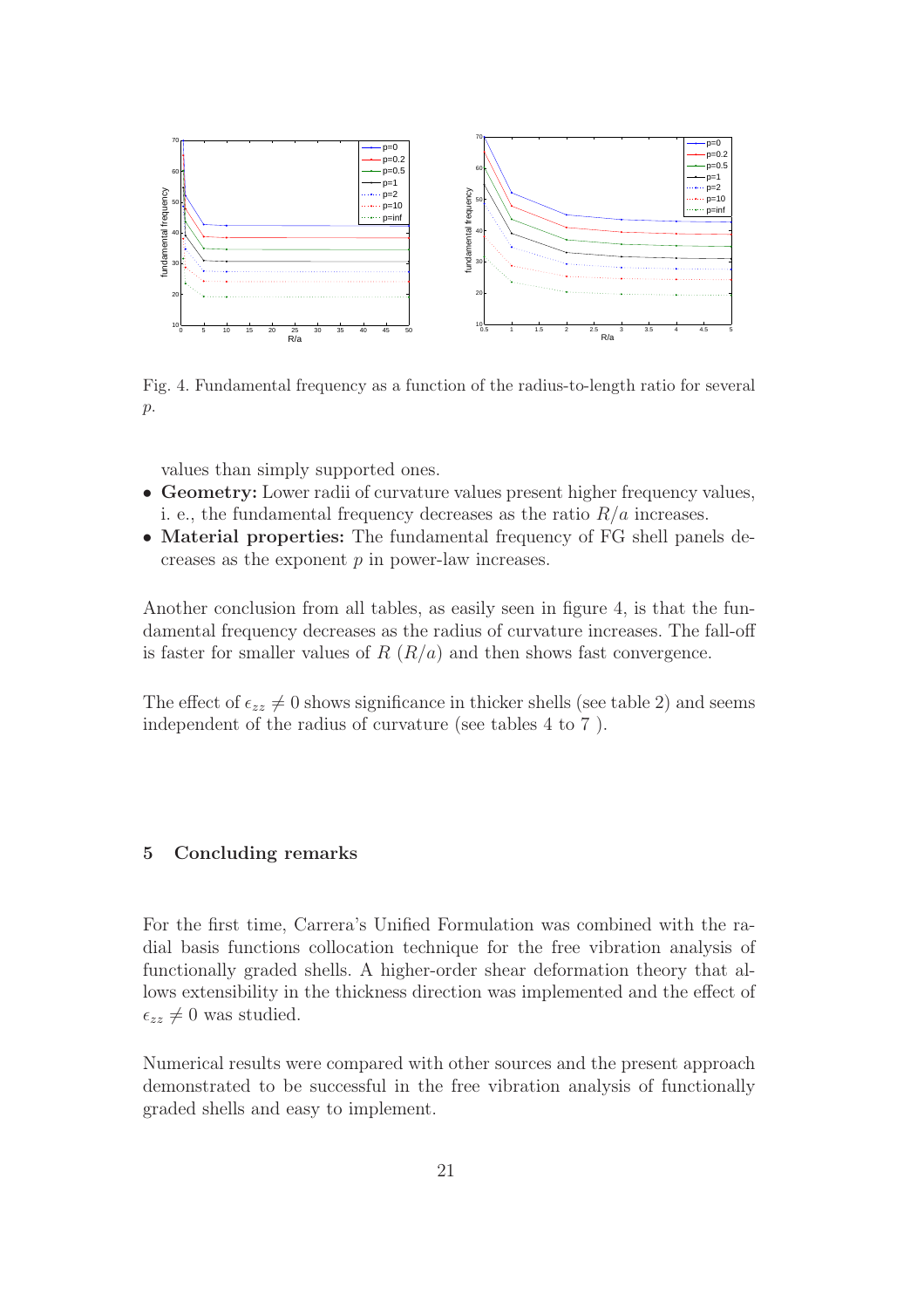| $\mathcal{p}$  | source                         | $R/a = 0.5$ | $R/a=1$     | $R/a = 5$ | $R/a = 10$ | $R/a = 50$ | Plate   |
|----------------|--------------------------------|-------------|-------------|-----------|------------|------------|---------|
| $\overline{0}$ | ref. $[46]$                    | 173.9595    | 120.9210    | 73.5550   | 71.4659    | 70.7832    | 70.7546 |
|                | present $\epsilon_{zz}=0$      | 176.8125    | 122.0934    | 74.8207   | 72.7536    | 72.0784    | 72.0502 |
|                | present $\epsilon_{zz} \neq 0$ | 176.8356    | 122.3533    | 75.2810   | 73.2322    | 72.5633    | 72.5353 |
| 0.2            | ref. $[46]$                    | 161.3704    | 112.2017    | 69.6597   | 67.7257    | 67.0956    | 67.0698 |
|                | present $\epsilon_{zz} = 0$    | 163.0852    | 112.7143    | 68.2142   | 66.2686    | 65.6498    | 65.6299 |
|                | present $\epsilon_{zz} \neq 0$ | 163.0460    | 112.8132    | 68.6329   | 66.7063    | 66.0938    | 66.0743 |
| 0.5            | ref. [46]                      | 147.4598    | 102.5983    | 64.6114   | 62.8299    | 62.2519    | 62.2291 |
|                | present $\epsilon_{zz} = 0$    | 149.0931    | 103.1804    | 61.6902   | 59.8745    | 59.3112    | 59.2985 |
|                | present $\epsilon_{zz} \neq 0$ | 149.0095    | 103.1490    | 62.0789   | 60.2831    | 59.7265    | 59.7142 |
| $\mathbf{1}$   | ref. [46]                      | 132.3396    | 92.2147     | 57.8619   | 56.2222    | 55.6923    | 55.6722 |
|                | present $\epsilon_{zz} = 0$    | 133.8751    | 92.8282     | 54.8597   | 53.1956    | 52.6921    | 52.6856 |
|                | present $\epsilon_{zz} \neq 0$ | 133.7710    | 92.6962     | 55.2302   | 53.5864    | 53.0895    | 53.0835 |
| $\overline{2}$ | ref. [46]                      | 116.4386    | 81.3963     | 37.3914   | 35.9568    | 35.4861    | 35.4669 |
|                | present $\epsilon_{zz} = 0$    | 118.0167    | 82.0948     | 48.6656   | 47.2135    | 46.7849    | 46.7835 |
|                | present $\epsilon_{zz} \neq 0$ | 117.9317    | 81.9179     | 49.0328   | 47.5990    | 47.1754    | 47.1741 |
| 10             | ref. $[46]$                    | 92.1387     | 64.8773     | 34.6658   | 33.4057    | 32.9916    | 32.9743 |
|                | present $\epsilon_{zz} = 0$    | 93.9111     | 65.8103     | 41.6016   | 40.5998    | 40.3049    | 40.3037 |
|                | present $\epsilon_{zz} \neq 0$ | 93.8398     | 65.7018     | 41.8796   | 40.8883    | 40.5946    | 40.5929 |
| $\infty$       | ref. $[46]$                    | 80.7722     | 56.2999     | 33.2343   | 32.2904    | 31.9819    | 31.9689 |
|                | present $\epsilon_{zz} = 0$    | 79.8889     | $55.1653\,$ | 33.8061   | 32.8722    | 32.5671    | 32.5543 |
|                | present $\epsilon_{zz} \neq 0$ | 79.8994     | 55.2827     | 34.0141   | 33.0884    | 32.7862    | 32.7735 |

Fundamental frequencies of CCCC square FG spherical shell panels composed of aluminum and alumina,  $a/h = 10$ , for various  $R/a$  and p.

# 6 Acknowledgement

The first author is grateful for the grant SFRH/BD/45554/2008 assured by FCT.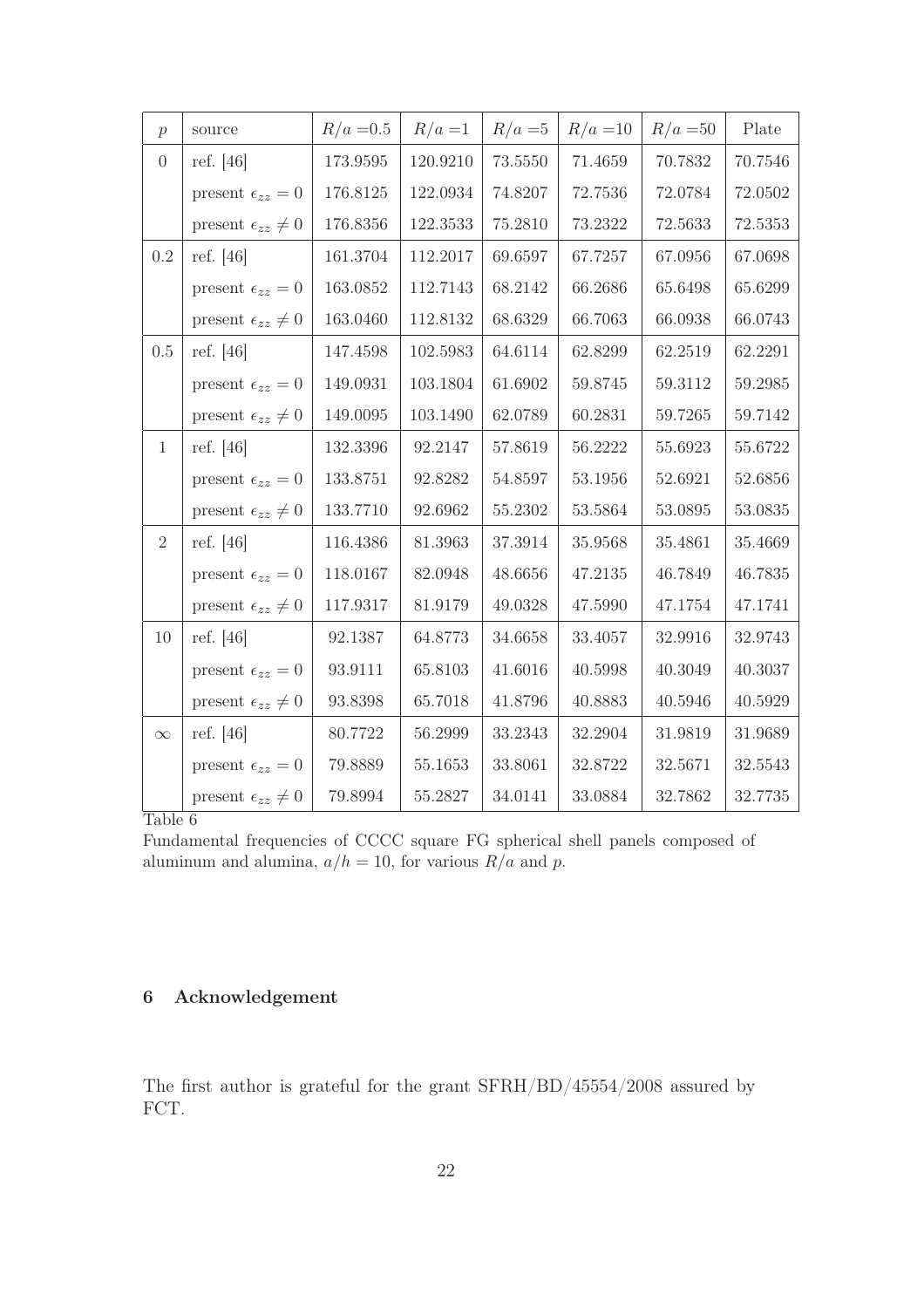| $\mathcal{p}$  | source                         | $R/a = 0.5$ | $R/a=1$ | $R/a = 5$ | $R/a = 10$ | $R/a = 50$ | Plate   |
|----------------|--------------------------------|-------------|---------|-----------|------------|------------|---------|
| $\overline{0}$ | ref. [46]                      | 124.1581    | 78.2306 | 44.0073   | 42.3579    | 41.8145    | 41.7917 |
|                | present $\epsilon_{zz} = 0$    | 126.2994    | 79.2626 | 44.4455   | 42.7709    | 42.2192    | 42.1961 |
|                | present $\epsilon_{zz} \neq 0$ | 126.0882    | 79.0008 | 44.4697   | 42.8180    | 42.2741    | 42.2513 |
| 0.2            | ref. $[46]$                    | 115.7499    | 72.6343 | 41.7782   | 40.2608    | 39.7629    | 39.7426 |
|                | present $\epsilon_{zz}=0$      | 117.3053    | 73.2663 | 40.3936   | 38.8074    | 38.2988    | 38.2827 |
|                | present $\epsilon_{zz} \neq 0$ | 117.0197    | 73.0034 | 40.4211   | 38.8551    | 38.3528    | 38.3368 |
| 0.5            | ref. $[46]$                    | 106.5014    | 66.5025 | 38.7731   | 37.3785    | 36.9234    | 36.9057 |
|                | present $\epsilon_{zz} = 0$    | 108.0044    | 67.1623 | 36.4453   | 34.9574    | 34.4922    | 34.4820 |
|                | present $\epsilon_{zz} \neq 0$ | 107.6572    | 66.9033 | 36.4782   | 35.0080    | 34.5478    | 34.5376 |
| $\mathbf{1}$   | ref. $[46]$                    | 96.2587     | 59.8521 | 34.6004   | 33.3080    | 32.8881    | 32.8726 |
|                | present $\epsilon_{zz} = 0$    | 97.6938     | 60.5121 | 32.3691   | 31.0012    | 30.5840    | 30.5792 |
|                | present $\epsilon_{zz} \neq 0$ | 97.2968     | 60.2636 | 32.4101   | 31.0572    | 30.6437    | 30.6386 |
| $\overline{2}$ | ref. [46]                      | 84.8206     | 52.7875 | 28.7459   | 27.5110    | 27.1085    | 27.0937 |
|                | present $\epsilon_{zz}=0$      | 86.2288     | 53.4659 | 28.7833   | 27.5984    | 27.2474    | 27.2472 |
|                | present $\epsilon_{zz} \neq 0$ | 85.8028     | 53.2311 | 28.8329   | 27.6602    | 27.3109    | 27.3102 |
| 10             | ref. $[46]$                    | 65.2296     | 41.6702 | 20.4691   | 19.4357    | 19.0922    | 19.0778 |
|                | present $\epsilon_{zz} = 0$    | 66.7088     | 42.4365 | 25.0772   | 24.3034    | 24.0791    | 24.0802 |
|                | present $\epsilon_{zz} \neq 0$ | 66.3594     | 42.2155 | 25.1038   | 24.3401    | 24.1168    | 24.1171 |
| $\infty$       | ref. $[46]$                    | 57.2005     | 36.2904 | 19.8838   | 19.1385    | 18.8930    | 18.8827 |
|                | present $\epsilon_{zz}=0$      | 57.0657     | 35.8131 | 20.0818   | 19.3251    | 19.0759    | 19.0654 |
|                | present $\epsilon_{zz} \neq 0$ | 56.9702     | 35.6948 | 20.0927   | 19.3464    | 19.1006    | 19.0903 |

Fundamental frequencies of SSSS square FG spherical shell panels composed of aluminum and alumina,  $a/h = 10$ , for various  $R/a$  and p.

## References

- [1] M.B. Bever and P.E. Duwez. Gradients in composite materials. Materials Science and Engineering,  $10(0)$ :1 – 8, 1972.
- [2] Y. Miyamoto, W.A. Kaysser, B.H. Rabin, A. Kawasaki, and R.G. Ford. Functionally Graded Materials: Design, Processing and Applications. Kluwer Academic Publishers, 1999.
- [3] F.J. Ferrante and L.L. Graham-Brady. Stochastic simulation of nongaussian/non-stationary properties in a functionally graded plate. Computer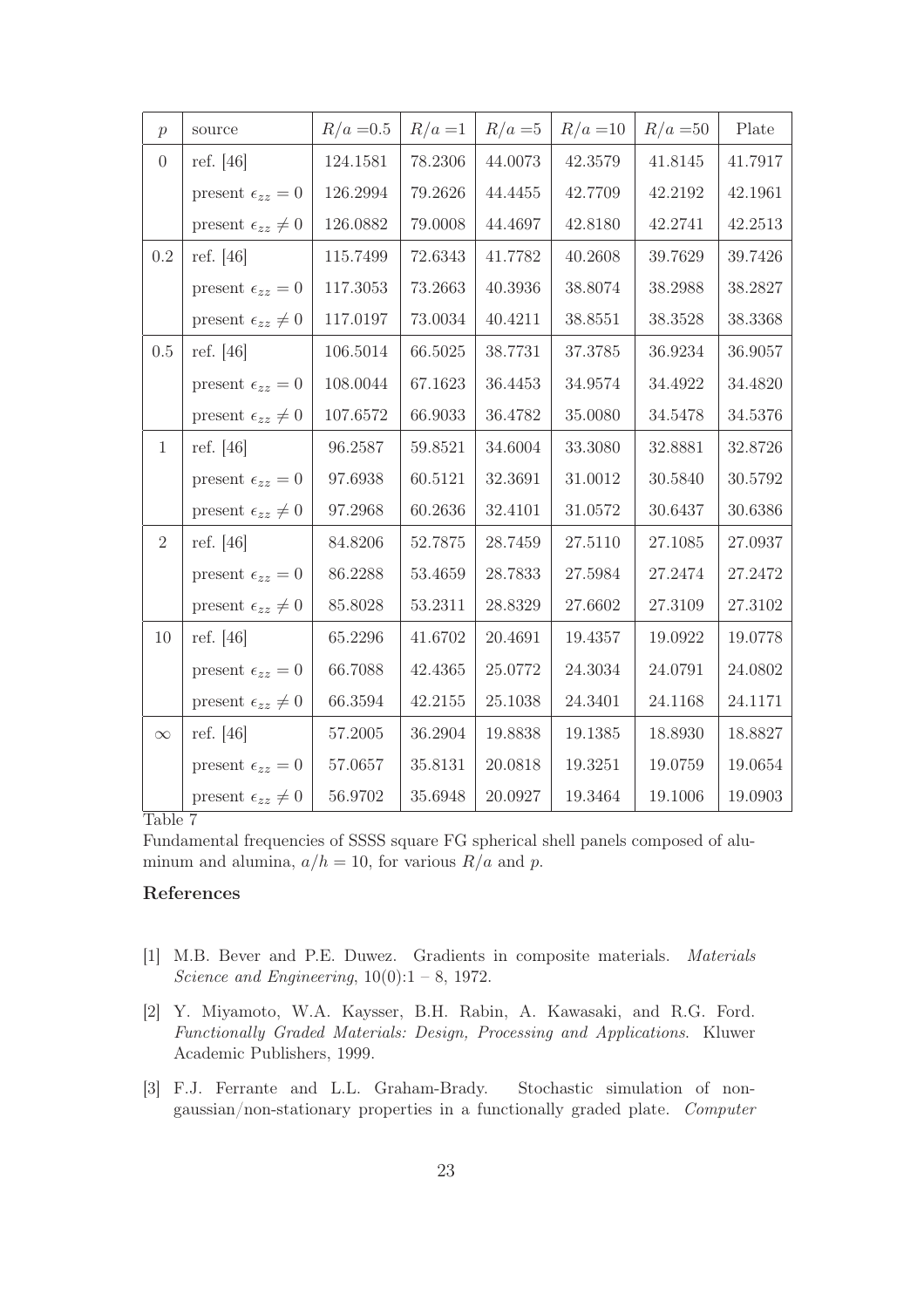Methods in Applied Mechanics and Engineering, 194(12-16):1675 – 1692, 2005.

- [4] H.M Yin, L.Z Sun, and G.H Paulino. Micromechanics-based elastic model for functionally graded materials with particle interactions. Acta Materialia,  $52(12):3535 - 3543, 2004.$
- [5] Zheng Zhong and Ertao Shang. Closed-form solutions of three-dimensional functionally graded plates. Mechanics of Advanced Materials and Structures, 15(5):355–363, 2008.
- [6] T. K. Nguyen, K. Sab, and G. Bonnet. Shear correction factors for functionally graded plates. Mechanics of Advanced Materials and Structures, 14(8):567–575, 2007.
- [7] Victor Birman and Larry W. Byrd. Modeling and analysis of functionally graded materials and structures. Applied Mechanics Reviews, 60(5):195–216, 2007.
- [8] M. Koizumi. Fgm activities in japan. Composites Part B: Engineering, 28(1-2):1 – 4, 1997. Use of Composites Multi-Phased and Functionally Graded Materials.
- [9] E. Carrera. Theories and finite elements for multilayered plates and shells: a unified compact formulation with numerical assessment and benchmarking. Archives of Computational Methods in Engineering, 10:215–296, 2003.
- [10] D. Chapelle and K.-J. Bathe. The finite element analysis of shells.- Fundamentals. Springer, Berlin, 2003.
- [11] W. Flügge. *Stresses in shells*. 2nd edn. Springer, Berlin, 1960.
- [12] A. Scordelis and K. S. Lo. Computer analysis in cylindrical shells. Journal of American Concrete Institute, 61:561–593, 1964.
- [13] J. N. Reddy. Bending of laminated anisotropic shells by a shear deformable finite element. Fibre Science and Technology, 17:9–24, 1982.
- [14] E. J. Kansa. Multiquadrics- a scattered data approximation scheme with applications to computational fluid dynamics. i: Surface approximations and partial derivative estimates. Computers and Mathematics with Applications, 19(8/9):127–145, 1990.
- [15] Y. C. Hon, M. W. Lu, W. M. Xue, and Y. M. Zhu. Multiquadric method for the numerical solution of byphasic mixture model. Applied Mathematics and Computation, 88:153–175, 1997.
- [16] Y. C. Hon, K. F. Cheung, X. Z. Mao, and E. J. Kansa. A multiquadric solution for the shallow water equation. ASCE Journal of Hydraulic Engineering, 125(5):524–533, 1999.
- [17] J. G. Wang, G. R. Liu, and P. Lin. Numerical analysis of biot's consolidation process by radial point interpolation method. International Journal of Solids and Structures, 39(6):1557–1573, 2002.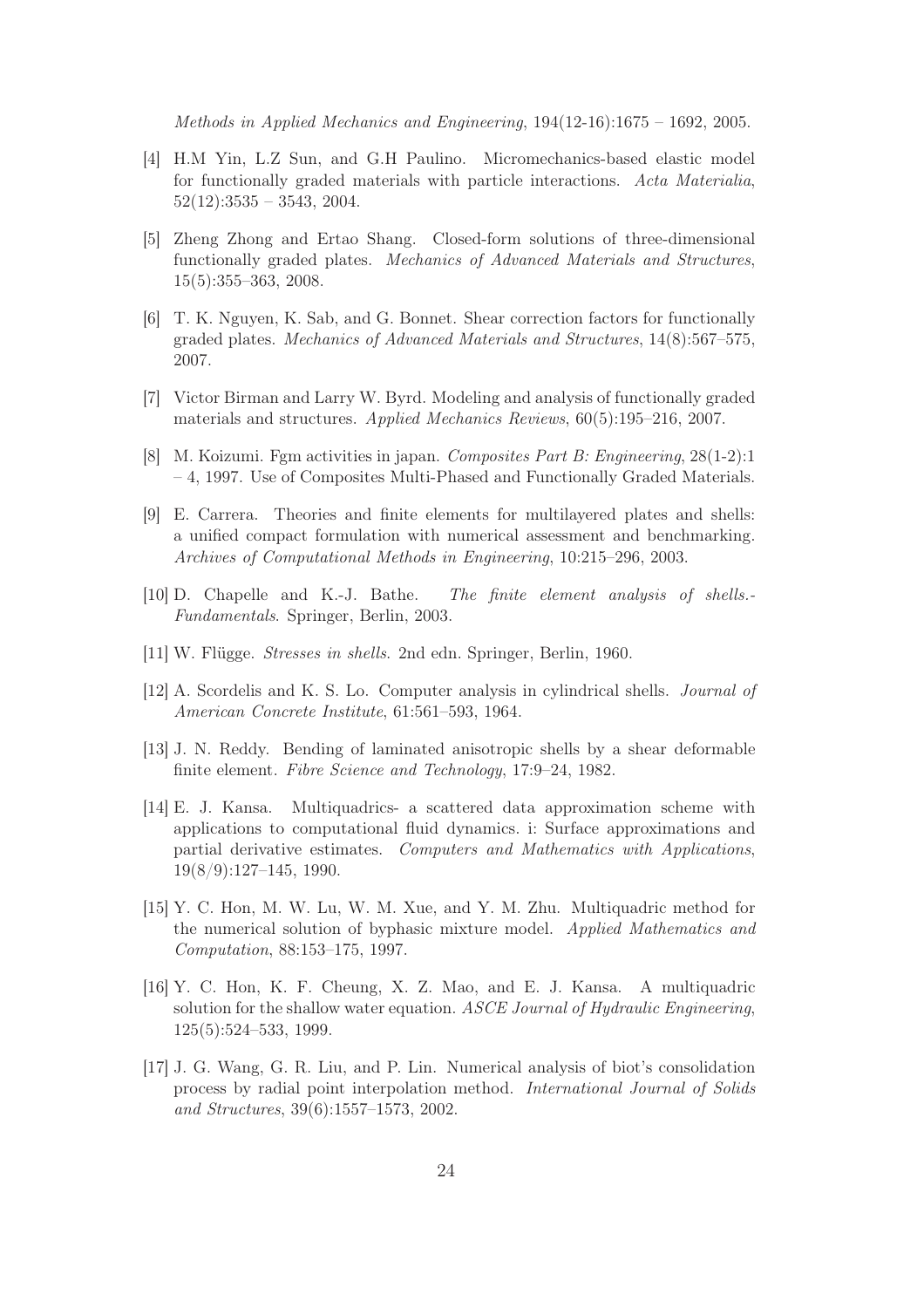- [18] G. R. Liu and Y. T. Gu. A local radial point interpolation method (lrpim) for free vibration analyses of 2-d solids. Journal of Sound and Vibration, 246(1):29– 46, 2001.
- [19] G. R. Liu and J. G. Wang. A point interpolation meshless method based on radial basis functions. International Journal for Numerical Methods in Engineering, 54:1623–1648, 2002.
- [20] J. G. Wang and G. R. Liu. On the optimal shape parameters of radial basis functions used for 2-d meshless methods. Computer Methods in Applied Mechanics and Engineering, 191:2611–2630, 2002.
- [21] X. L. Chen, G. R. Liu, and S. P. Lim. An element free galerkin method for the free vibration analysis of composite laminates of complicated shape. Composite Structures, 59:279–289, 2003.
- [22] K. Y. Dai, G. R. Liu, S. P. Lim, and X. L. Chen. An element free galerkin method for static and free vibration analysis of shear-deformable laminated composite plates. Journal of Sound and Vibration, 269:633–652, 2004.
- [23] G. R. Liu and X. L. Chen. Buckling of symmetrically laminated composite plates using the element-free galerkin method. International Journal of Structural Stability and Dynamics, 2:281–294, 2002.
- [24] K. M. Liew, X. L. Chen, and J. N. Reddy. Mesh-free radial basis function method for buckling analysis of non-uniformity loaded arbitrarily shaped shear deformable plates. Computer Methods in Applied Mechanics and Engineering, 193:205–225, 2004.
- [25] Y. Q Huang and Q. S. Li. Bending and buckling analysis of antisymmetric laminates using the moving least square differential quadrature method. Computer Methods in Applied Mechanics and Engineering, 193:3471–3492, 2004.
- [26] L. Liu, G. R. Liu, and V. C. B. Tan. Element free method for static and free vibration analysis of spatial thin shell structures. Computer Methods in Applied Mechanics and Engineering, 191:5923–5942, 2002.
- [27] S. Xiang, K. M. Wang, Y. T. Ai, Y. D. Sha, and H. Shi. Analysis of isotropic, sandwich and laminated plates by a meshless method and various shear deformation theories. Composite Structures, 91(1):31–37, 2009.
- [28] S. Xiang, H. Shi, K. M. Wang, Y. T. Ai, and Y. D. Sha. Thin plate spline radial basis functions for vibration analysis of clamped laminated composite plates. European Journal of Mechanics A/Solids, 29:844–850, 2010.
- [29] Ferreira A. J. A. Roque, C. M. C. and R. M. N. Jorge. Analysis of composite and sandwich plate by trigonometric layer-wise deformation theory and radial basis function. J. Sandwich Struct. Mater., 8:497–515, 2006.
- [30] A. J. M. Ferreira. A formulation of the multiquadric radial basis function method for the analysis of laminated composite plates. Composite Structures, 59:385– 392, 2003.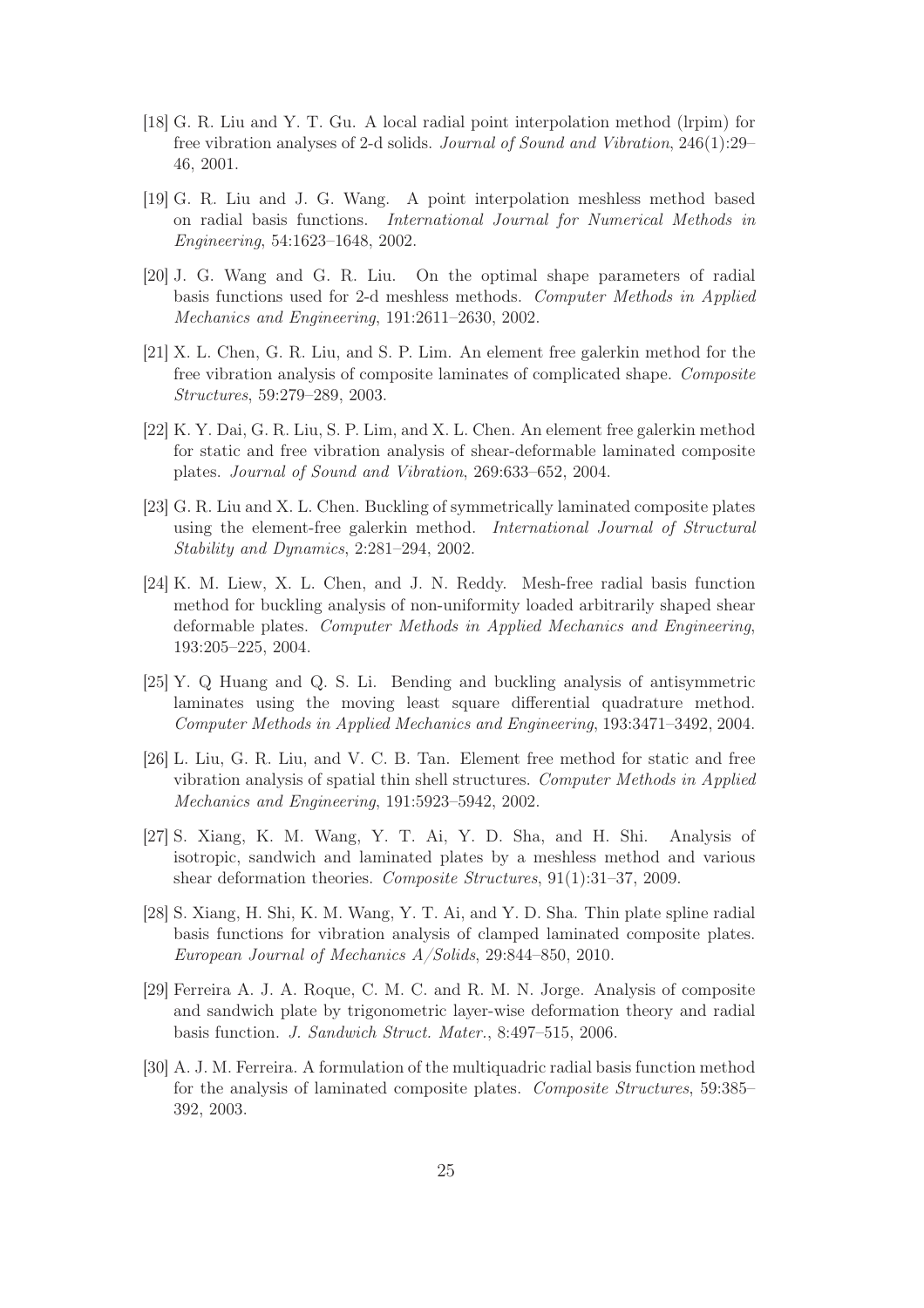- [31] A. J. M. Ferreira. Thick composite beam analysis using a global meshless approximation based on radial basis functions. Mechanics of Advanced Materials and Structures, 10:271–284, 2003.
- [32] A. J. M. Ferreira, C. M. C. Roque, and P. A. L. S. Martins. Analysis of composite plates using higher-order shear deformation theory and a finite point formulation based on the multiquadric radial basis function method. Composites: Part B, 34:627–636, 2003.
- [33] A.J.M. Ferreira, C.M.C. Roque, E. Carrera, M. Cinefra, and O. Polit. Radial basis functions collocation and a unified formulation for bending, vibration and buckling analysis of laminated plates, according to a variation of murakamiâĂŹs zig-zag theory. European Journal of Mechanics - A/Solids, 30(4):559 – 570, 2011.
- [34] J.D. Rodrigues, C.M.C. Roque, A.J.M. Ferreira, E. Carrera, and M. Cinefra. Radial basis functions-finite differences collocation and a unified formulation for bending, vibration and buckling analysis of laminated plates, according to murakami's zig-zag theory. Composite Structures, 93(7):1613 – 1620, 2011.
- [35] A.J.M. Ferreira, C.M.C. Roque, E. Carrera, and M. Cinefra. Analysis of thick isotropic and cross-ply laminated plates by radial basis functions and a unified formulation. Journal of Sound and Vibration, 330(4):771 – 787, 2011.
- [36] A. J.M. Ferreira, C. M.C. Roque, E. Carrera, M. Cinefra, and O. Polit. Two higher order zig-zag theories for the accurate analysis of bending, vibration and buckling response of laminated plates by radial basis functions collocation and a unified formulation. Journal of Composite Materials, 2011.
- [37] A. Ferreira, E. Carrera, M. Cinefra, and C. Roque. Analysis of laminated doubly-curved shells by a layerwise theory and radial basis functions collocation, accounting for through-the-thickness deformations. Computational Mechanics, 48:13–25, 2011. 10.1007/s00466-011-0579-4.
- [38] A.J.M. Ferreira, E. Carrera, M. Cinefra, C.M.C. Roque, and O. Polit. Analysis of laminated shells by a sinusoidal shear deformation theory and radial basis functions collocation, accounting for through-the-thickness deformations. Composites Part B: Engineering, 42(5):1276 – 1284, 2011.
- [39] A.M.A. Neves, A.J.M. Ferreira, E. Carrera, C.M.C. Roque, M. Cinefra, R.M.N. Jorge, and C.M.M. Soares. Bending of fgm plates by a sinusoidal plate formulation and collocation with radial basis functions. Mechanics Research Communications, 38(5):368 – 371, 2011.
- [40] A.M.A. Neves, A.J.M. Ferreira, E. Carrera, C.M.C. Roque, M. Cinefra, R. M.N. Jorge, and C.M.M. Soares. A quasi-3d sinusoidal shear deformation theory for the static and free vibration analysis of functionally graded plates. Composites Part B, In Press, Accepted Manuscript:–, 2011.
- [41] E. Carrera. Developments, ideas, and evaluations based upon reissner's mixed variational theorem in the modelling of multilayered plates and shells. Applied Mechanics Reviews, 54:301–329, 2001.